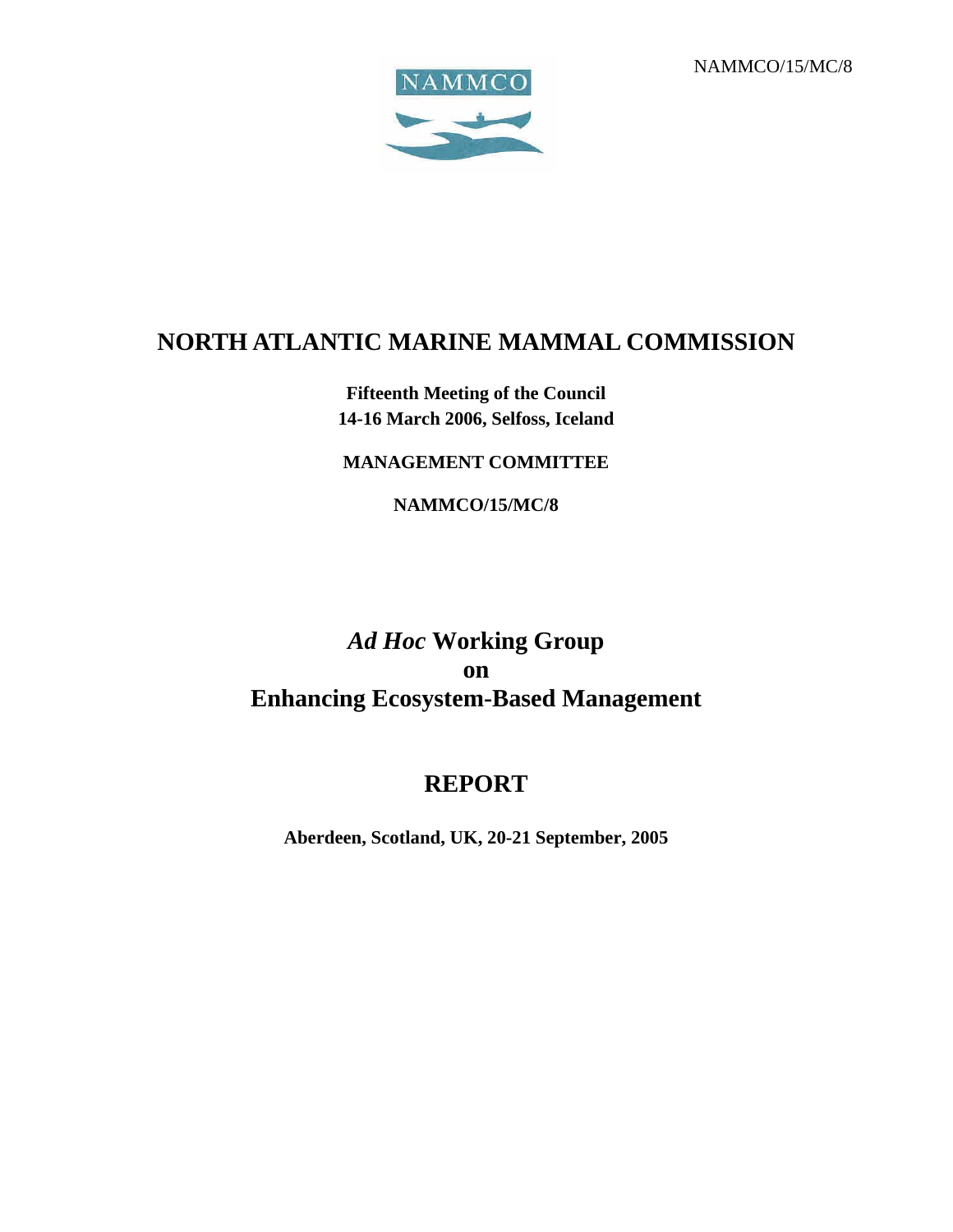# **Report of the** *Ad Hoc* **Working Group on Enhancing Ecosystem-Based Management Aberdeen, Scotland, UK, 20-21 September, 2005**

| Appendix 1        |                                                                         |  |  |  |  |  |
|-------------------|-------------------------------------------------------------------------|--|--|--|--|--|
| <b>Appendix 2</b> |                                                                         |  |  |  |  |  |
| Appendix 3        |                                                                         |  |  |  |  |  |
| <b>ANNEX 1</b>    | Implementation of EBM – presentation by Christina Lockyer21             |  |  |  |  |  |
| <b>ANNEX 2</b>    | An ecosystem case study – Barents Sea – presentation by Ulf Lindstrøm25 |  |  |  |  |  |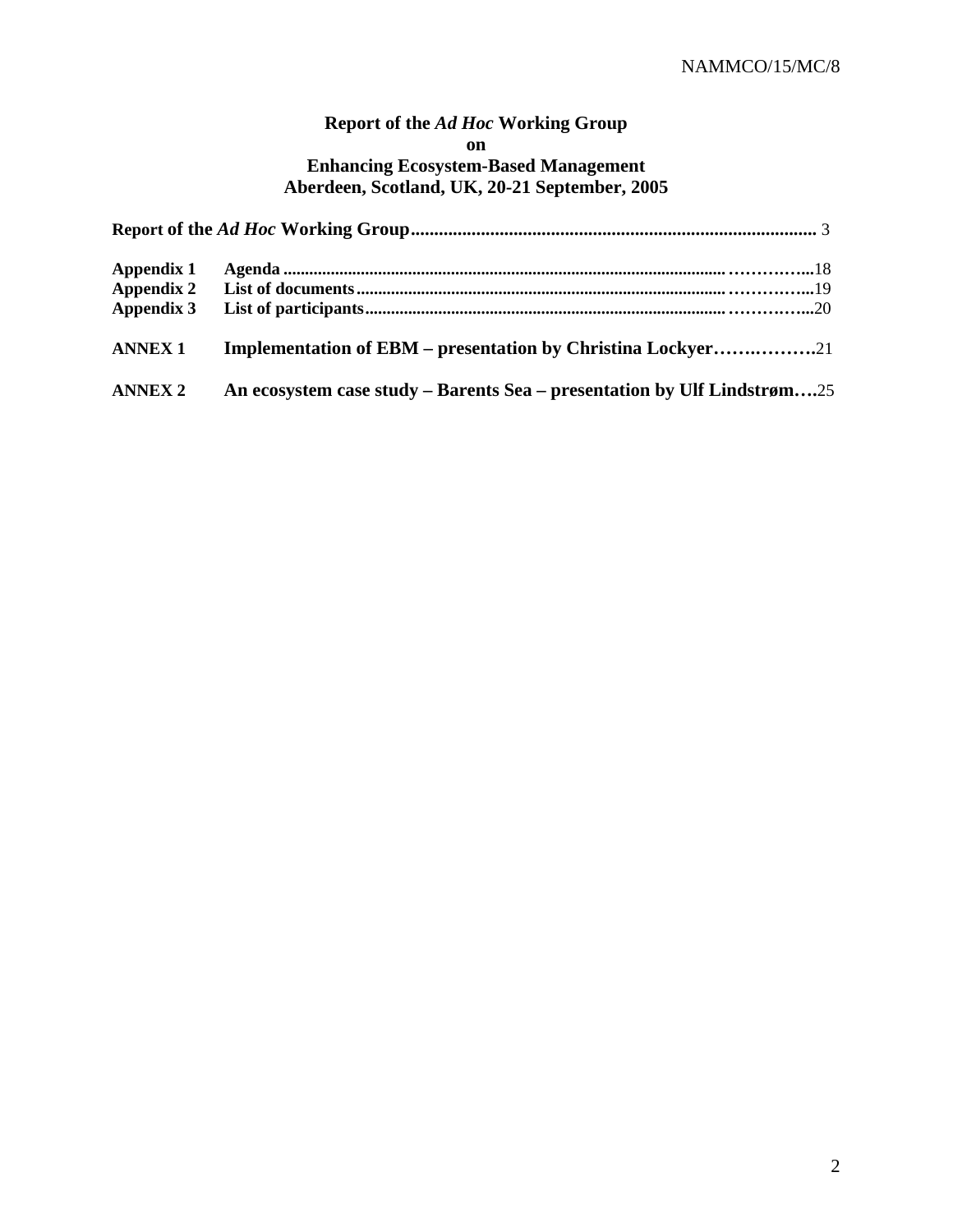#### **Report of the** *Ad Hoc* **Working Group on Enhancing Ecosystem-Based Management (EBM), Aberdeen, Scotland, UK, 20-21 September 2005**

- **1. Programme.** The meeting was convened over two days, running back-to-back with the ICES Annual Scientific Conference held at the Aberdeen Exhibition and Conference Centre. The first day comprised attendance at the opening sessions and talks of the ICES conference and the second day was a NAMMCO closed meeting. The General Secretary of NAMMCO, Christina Lockyer, welcomed participants on the evening of Monday 19 September, and clarified the arrangements.
- **2. Agenda.** The agenda and schedule for the meeting is shown in Appendix 1 (Doc. 1), and was adopted.
- **3. Chairmanship.** The Chairman for the meeting was Johann Sigurjonsson, Marine Research Institute, Iceland, and Rapporteurs were Daniel Pike, NAMMCO Scientific Secretary and Christina Lockyer.
- **4. Goals of the meeting.** The Chairman summarised the goals of the WG with reference to the terms of reference (Doc. 5), and that the group should focus on:
	- Mapping the status of developments with respect to EBM
	- Reviewing the development of multi-species models for marine resource management which include marine mammals
	- Examining the management objectives and experiences in relation to the application of EBM across the N. Atlantic where marine mammal utilisation occurs
	- Identifying where the specific interests/role of NAMMCO in EBM lie
	- Reporting and making recommendations to the Management Committee of NAMMCO.
- **5. ICES Opening day.** The first day of the meeting was the opening session of the ICES conference. The opening talk was delivered by Keith Sainsbury, Australia, on "The Ecosystem Approach to Fisheries". This presentation summarised two recent initiatives: Ecosystem Approach to Fisheries (EAF) and Ecosystem-Based Fisheries Management (EBFM). Both were intended to bring improved ecosystem considerations and sustainability into fisheries management. EAF starts with a fishery target species perspective and adds ecosystem considerations while EBFM starts with an ecosystem perspective and adds fishery considerations. Both have similar goals and initial steps and recognise that implementation should and can commence regardless of widely differing fisheries risks and amounts of knowledge. The presentation was a management-oriented talk and based on practical examples from the Australian federal government. However, it was stressed that any management system depended also on scientific input and feedback. Regarding EBM, the focus is on managing people and their activities that have impact on the ecosystem. The presentation was a good basis for the tasks set before the NAMMCO WG.

Some of the important points relevant to ecosystem type management that Sainsbury raised included the following:

• Introduced species can often supercede native species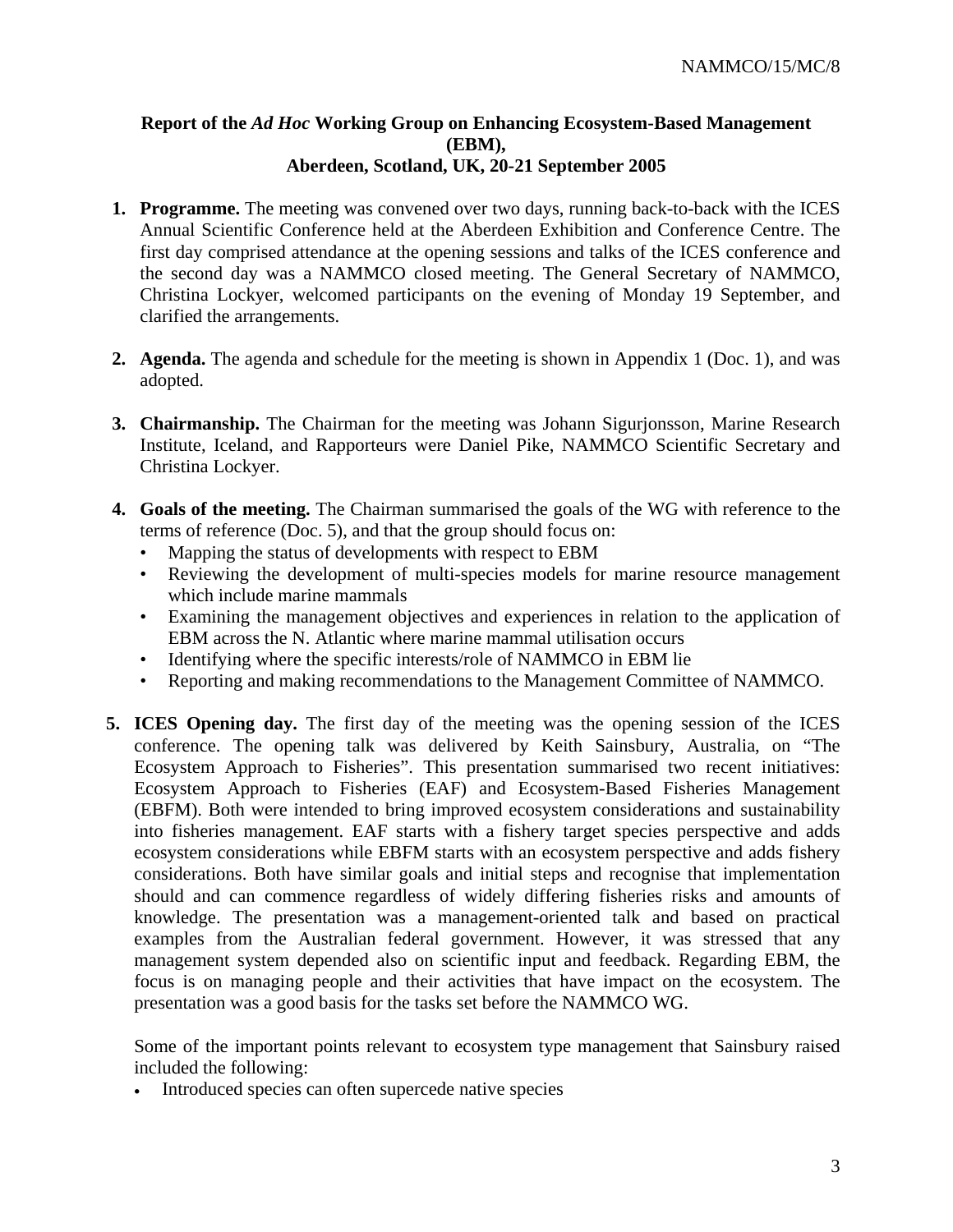- Importance of climate change
- Use of the oceans is unsustainable both locally and globally
- Actions taken in the next 20 years will determine events in the next 100 years
- Planning is essential
- Clear limits and standards should be set for sustainable use
- Uncertainties should be recognised
- There should be an interplay between socio-economics, management and science.

With EBFM, one may operate with different levels of information:

- 1) Data-poor where a precautionary approach should be applied
- 2) Moderate data where one may effectively work with single species management
- 3) Future development of ecosystem-based reference points.

Both EAF and EBFM have similar initial stages where integration, prioritisation and targeting extra observations, extended reference points, increased use of spatial management, and increased precaution are involved.

In implementation, a management system and scientific support are needed.

Management systems require:

- 1) Structure and transparency particularly in decision making
- 2) Precaution in decision making two tools were quoted: Ecological Risk Assessment (ERA) and Management Strategy Evaluation (MSE)
- 3) Regulators should have and use appropriate management tools. Here came a warning to beware the "single solution" that might mask a hidden agenda , and that Marine Protected Areas (MPA) are just one tool that should generally be regarded as a last resort in management strategy.

Scientific support can be offered in two forms:

- 1) ERA should have a framework heirarchy and be qualitative or quantitative, depending on the risk level. ERA level 1 concerns Protected, Endangered and Threatened species (PET); ERA level 2 concerns Productivity and Susceptibility Analysis (PSA). In Australia it was noted that ERA is performed on all data-poor fisheries.
- 2) MSE should have a scientific design of the management strategies which in turn should have a monitoring and decision feedback loop.

In the future, Sainsbury highlighted the following as being important:

- Societal goals for sustainability
- Reforming of institutions
- Scientific risk assessment
- Full use of existing data and targeting of and obtaining new data
- EAF / EBFM pathways to full EBM.
- 6. ICES Special Session: "Ecosystem Approach to Fisheries Management Worked **Examples".**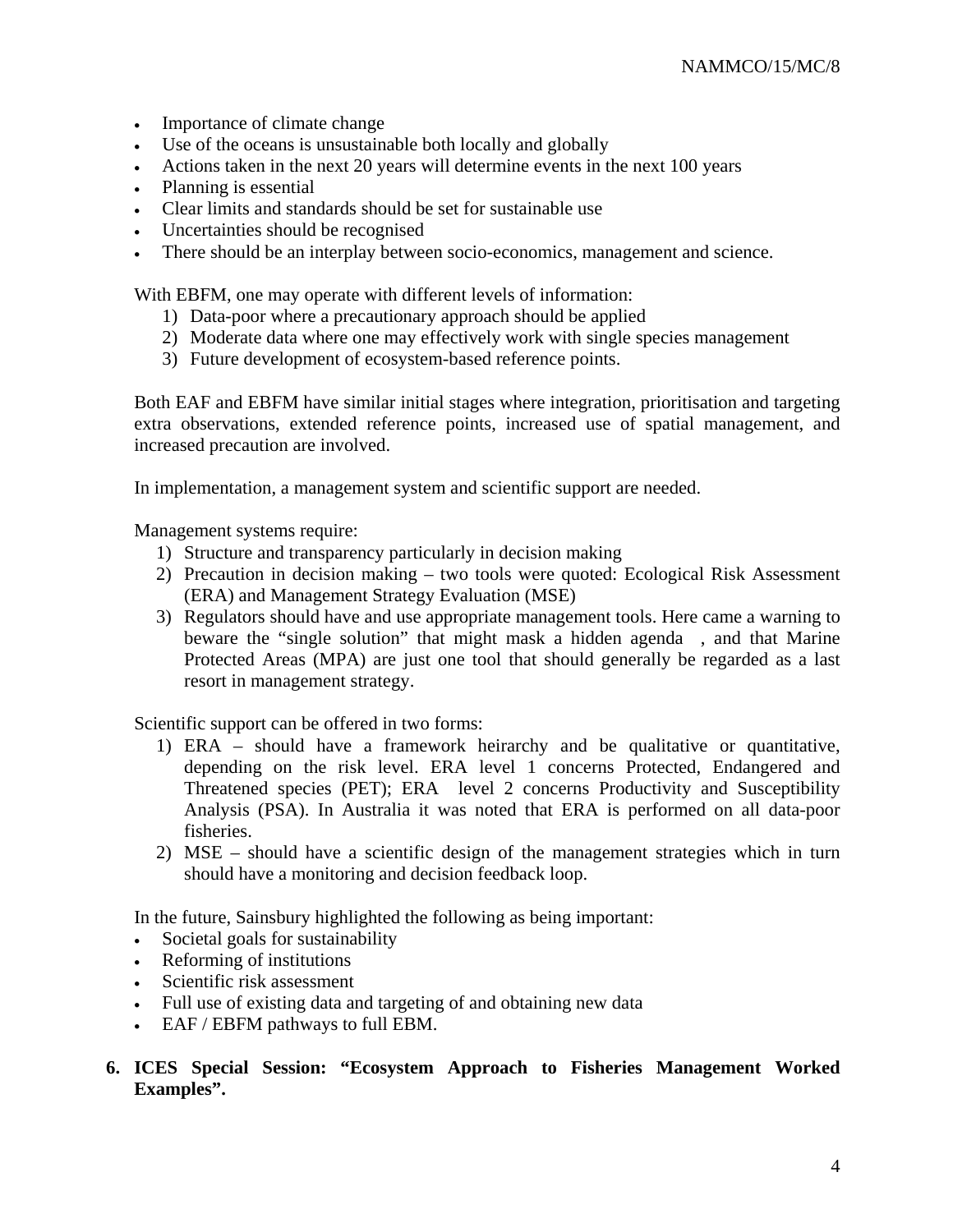There followed a special ICES theme session on "Ecosystem Approach to Fisheries Management: Worked Examples", co-chaired by Paul Connolly (Ireland) and Jake Rice (Canada). The session extended all day with a total of 17 presentations worldwide. The presentations were a mix of trophic system studies, ecosystem models, government implemented management schemes, and examples of developments of EAF and EBFM. A few presentations referred to marine mammals and other top predators apart from fish, as part of the ecosystem, and the key theme throughout appeared to be that management objectives depend on one's perspective. Clearly a management objective is essential before EBM can be implemented, regardless of other deficiencies. However, it was disappointing that relatively few presentations addressed EBM issues in the areas directly relevant to NAMMCO. It was unclear if this was because of actual lack of EBM initiatives in this region or an imbalance in the presentations offered. There were several presentations centred on the Canadian east coast area, US east coast, a presentation of an ECOSIM model for the Faroe Islands, a North Sea Fisheries Ecosystem Plan – that included marine mammals, and the EUR-OCEANS project (see below) that had some relevance. The remaining presentations were mainly from the Canadian west coast and the Southern Hemisphere.

Some of the main points promoted by the talks were:

- Trophic interactions and energy budgets are at the core of ecosystems, but must be coupled with environmental factors and sociological objectives for EBM
- ECOPATH and ECOSIM trophic models are widely used in ecosystem models as tools in predictions and management
- Education and outreach may increase the effectiveness of management measures
- Existing legislation may sometimes conflict with the implementation of EBM, as may the differing goals of Inter-Governmental Organisations (IGOs)
- A planned European Institute for Study of Ecosystems EUR-OCEANS supported by EC funding, may be useful in designing EBM in the future, but has yet to become a reality
- EBM is mostly focused on managing human activities that have an impact on ecosystems
- We have an obligation to maintain biodiversity
- There has to be a baseline or limit level for exploitation in order to balance productivity, biodiversity and habitat quality
- There is a toolbox of management measures that includes
	- 1) Effort Control
	- 2) Technical Measures
	- 3) Protected Areas
- A 5-year research plan of US NOAA highlighted the importance of lateral communication among and within government departments in order to achieve integrated / compatible action rather than conflict and ignorance about management goals
- Management Strategy Evaluation (MSE) is important for large complex fisheries where both initially qualitative and later quantitative approaches can be utilised; data-poor systems and their data needs can be decided upon after qualitative evaluation
- There is no excuse not to start EBM.

A summary made by the theme session Co-Chairman Jake Rice emphasised:

- Importance of objectives, indicators, risk assessment and socio-economic input in EBM
- Integrated involvement of science and management
- Necessity for communication at all levels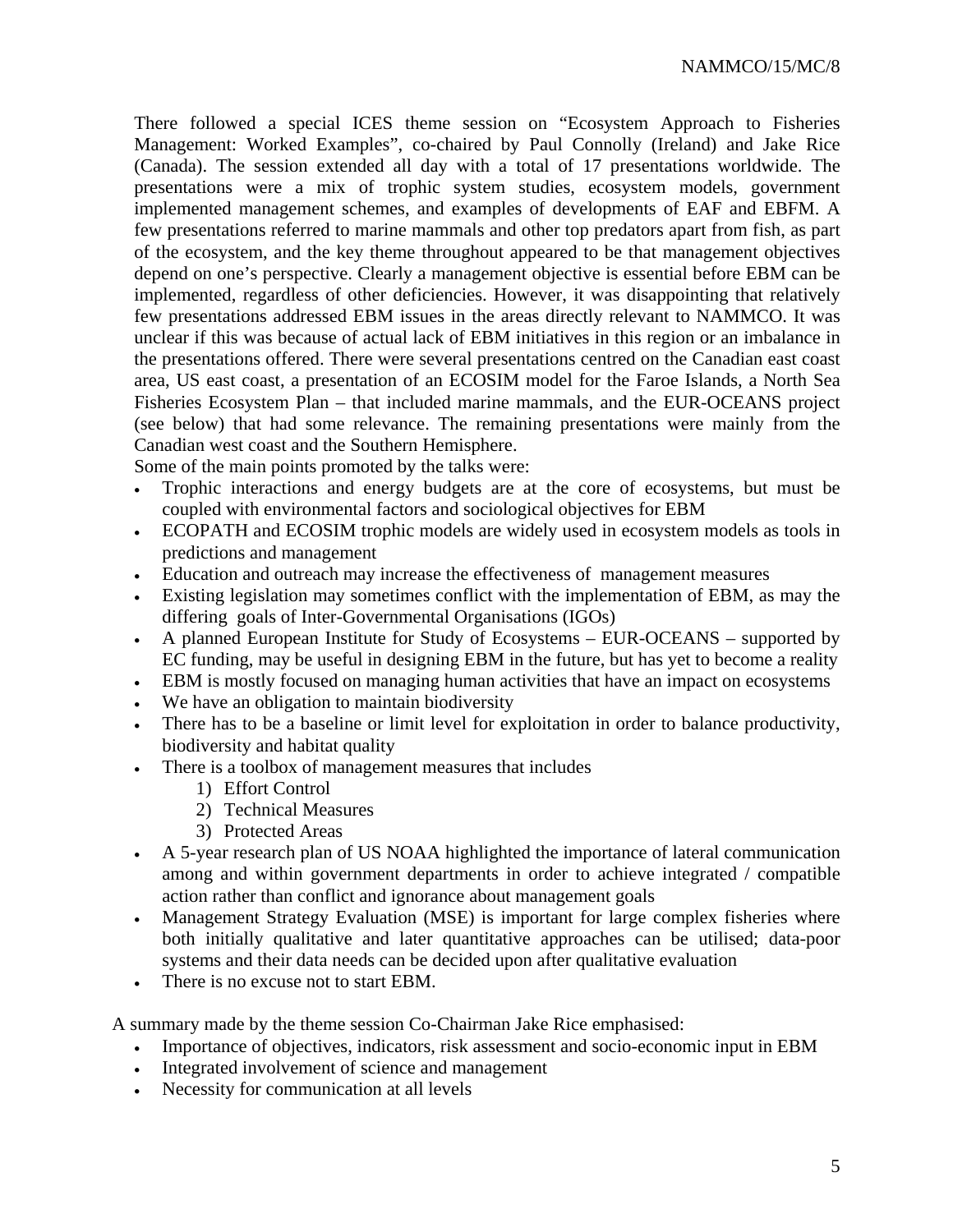- Available data should be utilised even if not complete
- A diverse toolbox exists for ecosystem management and evaluation
- The likelihood of short-term reductions in fisheries catches managed through EAF and EBFM that will involve transitional costs
- Implementation costs of EBM EAF and EBFM and will occur and must be recognised at the outset, and in the light that ultimate gains from this management strategy will be in the form of ensuring ecosystem sustainability and biodiversity.

## **7. NAMMCO Working Group Discussion on the ICES session.**

The discussion about the ICES session centred around three topics of 1) ecological energetics, trophic system models and data input, 2) the costs associated with EBM implementation (*e.g*. reductions in catches of target speciesand the associated socio-economic aspects) 3) the resources necessary for associated essential research and data gathering and 4) management structures required.

Discussion focused on the fact that there was frequently confusion as to the precise interpretation of EBM and its components. However, all EBM systems have the following features:

- Consideration of environmental forcing
- Consideration of species interactions
- Consideration of ecosystem effects of fishing
- Integrated management, e.g. fishing, oil, shipping
- Inclusive participatory decision making.

What is included in an EBM system depends on whether there is a need for wider inclusion of factors such as fishing, oil industry, gas, climate, oceanography, etc. The overriding factor is to know exactly what management objective is being addressed. A single species approach is feasible and may be adequate under many circumstances, and NAMMCO is effectively providing management advice for marine mammals using a single-species approach at present. However, NAMMCO is currently exploring trophic interactions as a prelude to an ecosystem approach.

Adi Kellerman (ICES) emphasised that in fact it is managing human activities that is important in EBM; there should be damage limitation, as ecosystems will follow their own path. It is important to examine what data are available and where one can start. Commencing with a regional approach e.g. N. Atlantic ecosystem would be very complex, but a local limited investigation for e.g. Irminger or Greenland seas had a better chance of success. One should try to integrate environmental information in fishery models.

Ulf Lindstrøm (Norway) queried whether typical multi-species modelling packages such as ECOPATH and ECOSIM would be necessary as a framework to start EBM and whether or not one could use indicators or qualitative tools. Garry Stenson (Canada) considered that instead of simple trophic models such as the the harp seal and cod/capelin trophic model, when considering EBM one should include other factors that affect MM species such as pollution and climate input: the question was where to limit the management process. The Chairman reminded the group that EBM was more holistic than hitherto used models and that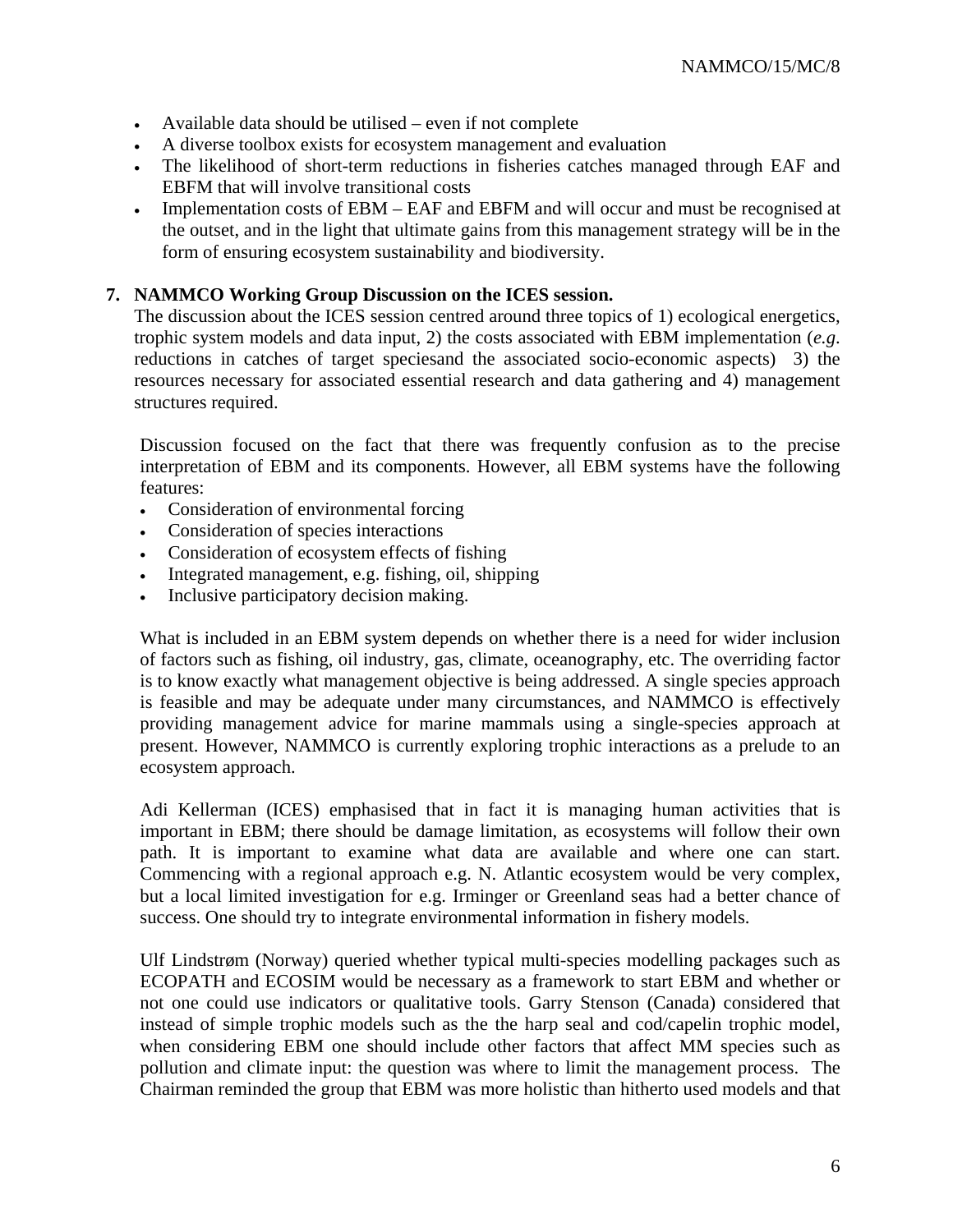it was important to recognise that management actions would have wider implications and impact than just locally and on specific target species. Jake Rice (Canada) noted that the more complex the model became, the greater likelihood that there would have to be incorporation of "assumed" factors and data input, and a loss of predictive capability.

The best way to proceed was to begin with well-defined agreed objectives: with a small number of objectives a simple model may be adequate whereas increasing numbers of objectives would require a more complex model. Ásta Einarsdóttirr (Iceland) pleaded for a start with simple objectives and a simple model. The Chairman commented that in some cases we must be satisfied with qualitative approaches. It was noted that socio-economic coupling adds a further layer of complexity and that the demand for data will increase with complexity. Daniel Pike noted that modelling is not the only available approach, with reference to the experimental approaches that have also been used in e.g. Australian reefs<sup>[1](#page-6-0)</sup> andnarwhal in Baffin Bay<sup>[2](#page-6-1)</sup>. Christina Lockyer noted that with reference to the current Greenlandic unsustainable exploitation of narwhal and beluga, there would have to be an assessment of the socio-economic costs of quota and hence catch reductions and adoption of clear-cut management objectives in the spirit of EBM.

- **8. A history of EBM development.** The Chairman followed with a brief historical summary of the Reykjavik Conference on Responsible Fisheries in the Marine Ecosystem, 1-4 October 2001, and developments since then. The purpose of this FAO-sponsored international meeting was explained. The main themes were the dynamics of the marine ecosystem, the role of man in marine ecosystems, and incorporating ecosystem considerations in fisheries management. Two issues were highlighted: incentives for rationalisation under "Rights-based" fishing, and overfishing driven by overcapacity. The conclusions were similar to those reached in Keith Sainsbury's presentation on the previous day, with the promotion of an ecosystem approach to fisheries where multi-species trophic models as well as stakeholder input should feed in to ecosystem management. The conference was concluded by the Reykjavik Declaration where the following goals and activities were highlighted:
	- Management plans with incentives
	- Governance

 $\overline{a}$ 

- Prevention of adverse effects of non-fisheries
- Advancing science
- Interactions of fisheries and aquaculture
- Strengthening international cooperation
- Technology transfer
- Removal of trade distortions
- Collection of information on management regimes
- Development of guidelines.

<span id="page-6-0"></span><sup>&</sup>lt;sup>1</sup> <http://www.marine.csiro.au/LeafletsFolder/26trawl/26.html>

<span id="page-6-1"></span><sup>2</sup> Laidre K.L., Heide-Jørgensen M.P., Jørgensen O.A., Treble M..A. 2004 Deep ocean predation by a high Arctic cetacean. *ICES J. Mar. Sci.* 61:430–440.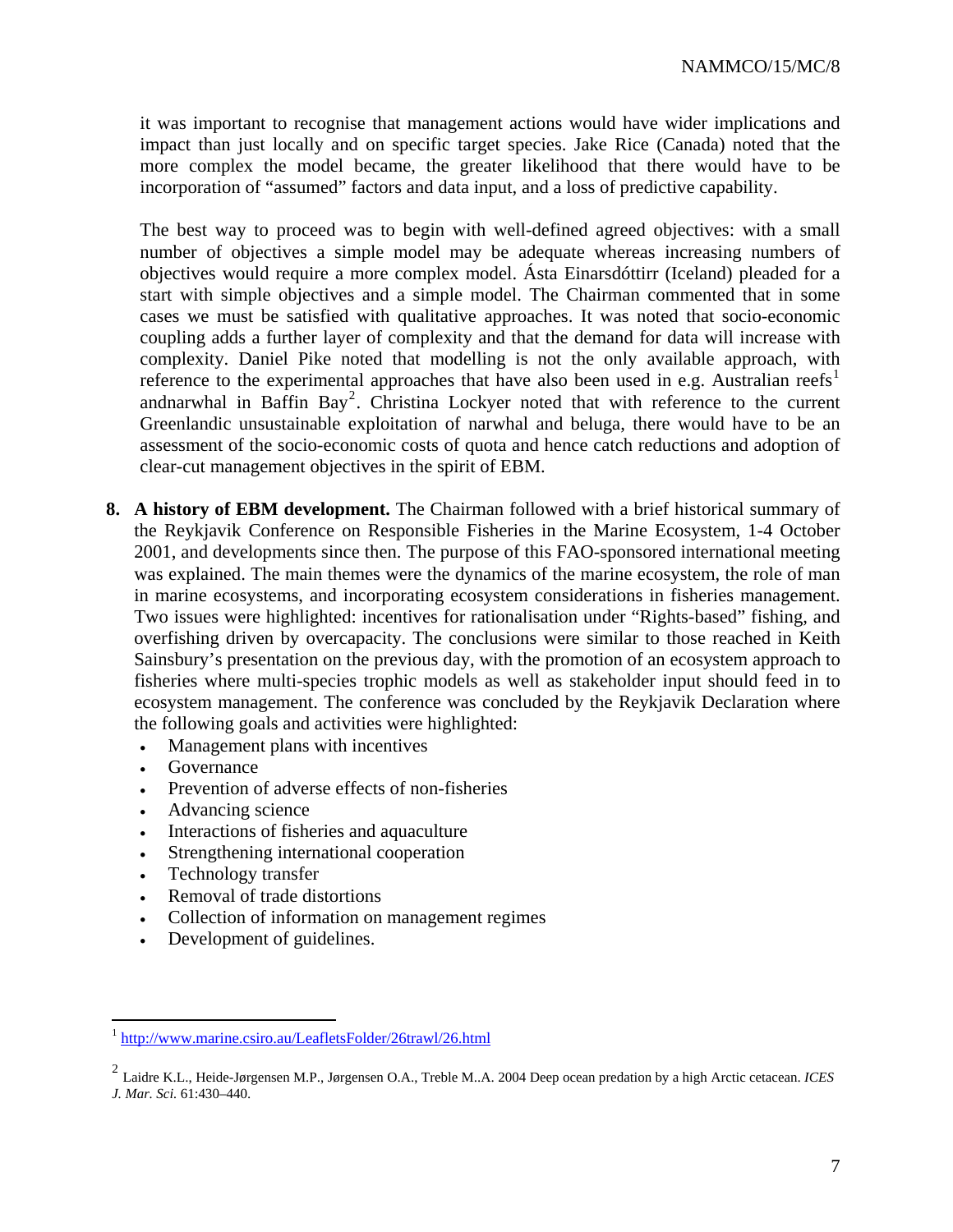In Reykjavik in 2002 the FAO Expert Consultations produced an important document: *"FAO Guidelines on the Ecosystem Approach to Fisheries"*, along with several other useful papers. These guidelines were adopted by FAO/COFI in early 2003. The World Summit on Sustainable Development, held in Johannesburg in 2002, encouraged the application of the ecosystem approach by 2010 - noting the 2001 Reykjavik Declaration, and maintaining productivity and biodiversity. More recently, ICES have made progress hosting a dialogue meeting with different stakeholders in 2004, and in 2005, publishing *"Guidance on the Application of the Ecosystem Approach to Management of Human Activities in European Marine Environment"*. Presently a European Marine Strategy is under development, although it has not been implemented yet. It is anticipated that approval may come from the EC by February 2006. There is currently also a great deal of activity at the national level.

Following this summary, Fernando Ugarte (Greenland) raised the question as to why single species management was being rejected in favour of ecosystem management. The response (Jake Rice) was that single species management was not inappropriate but that it had a history of poor results with dire consequences. It could still be used so long as more environmental conditions were considered within the ecosystem context as these had great bearing on cycles of marine productivity and subsequently of recruitment of higher predators. The Chairman also pointed out that marine productivity can quite strongly affect large baleen whale reproduction.

Christina Lockyer pointed out that many species of whales and seals are highly migratory and may move between ecosystems. It was important to recognise that management strategies – especially for single species, adopted locally may have effects elsewhere, e.g. sei whales taken according to IWC-based quotas in Antarctic Area III and off South Africa during the 1960s and early 1970s were extirpated from S.Africa because of effective double-harvesting of the same population at both ends of the migration routes (Best, 1976)<sup>[3](#page-7-0)</sup>.

**9. Implementation of EBM.** Christina Lockyer proceeded with a presentation on applying EBM entitled: "Essentials for Implementation of Ecosystem-Based Management to Living Marine Resources". There followed the FAO definition of EBM:

"Ecosystem-Based Management strives to balance diverse societal objectives by taking account of the knowledge and uncertainties about biotic, abiotic and human components of ecosystems and their interactions, and applying an integrated approach to ecosystem management within ecologically meaningful boundaries."

The presentation (see the full version in Annex 1) summarised some items that would require common ground among stakeholders such as interpretation of what constitutes a marine ecosystem; goal(s) for achieving benefits and opportunities from ecosystem-based management of the marine system; understanding of how living marine resources contribute to food security; understanding of the main elements of ecosystem-based management; recognition of the main obstacles to applying ecosystem-based management of living marine resources; agreement on the steps to be taken at national, regional and international levels to implement ecosystem-based management of living marine resources; and understanding of the role of the scientific community, national governments and FAO in developing the

<span id="page-7-0"></span> 3 Best, P.B. 1976. Status of whale stocks off South Africa, 1974. *Rep.int. Whal.Commn* 26: 264-286. (see Table 5, pp.279-280.)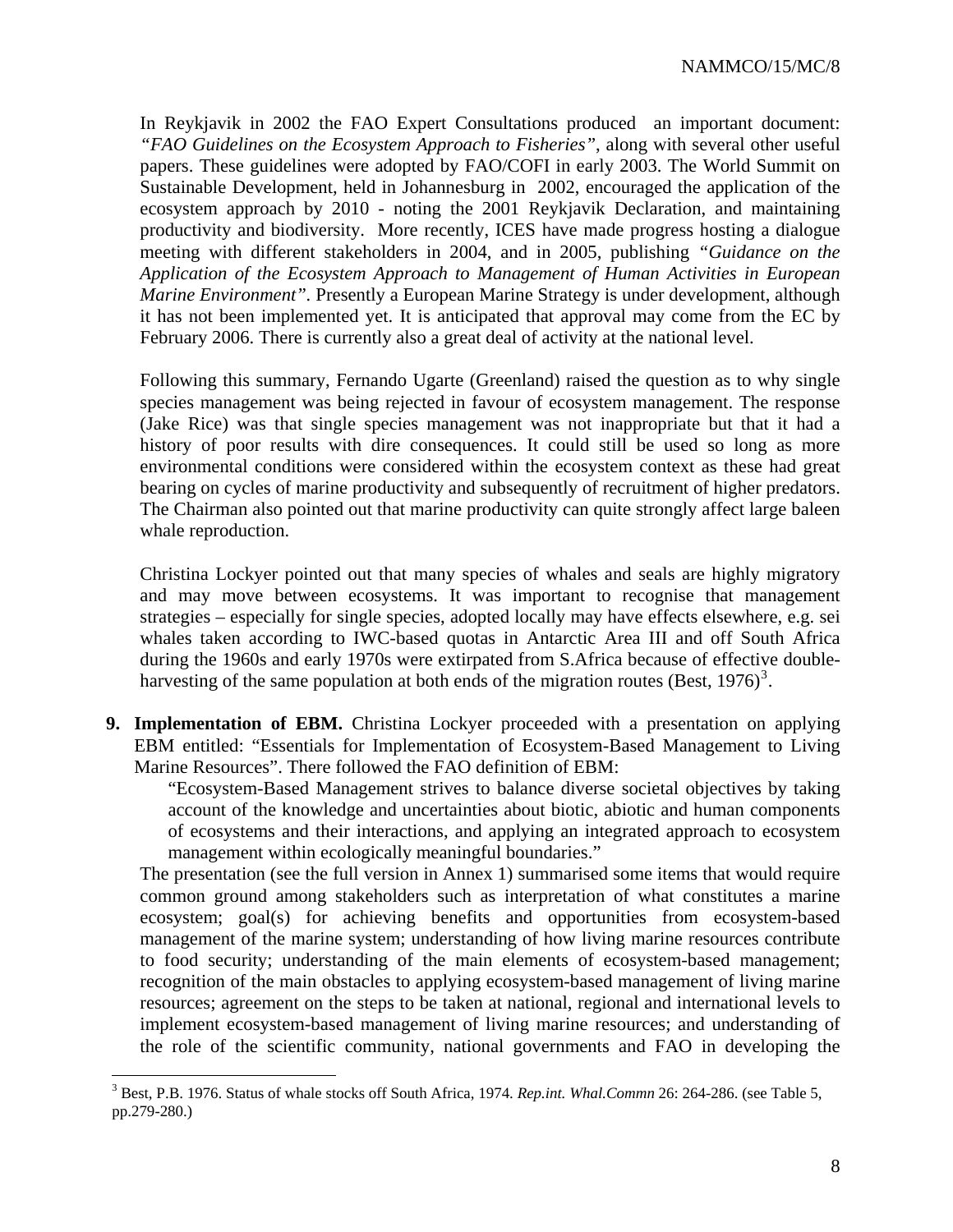knowledge and the legal and institutional framework for applying ecosystem-based management.

**10. In discussion** of this presentation, Jake Rice noted that the core issue is getting management objectives straight. There is also a big difference between sustainable harvest and managing predation by marine mammals - the latter has a much higher data demand. The situation will therefore arise that different countries may adopt different management objectives, depending on their perspective on marine mammals.

Tore Haug (Norway) reiterated the fact that ecosystems are dynamic, but that trophic models may not necessarily be predictive. Careful monitoring is very important for feedback on performance of management objectives implemented.

The Chairman explained that EBM can be viewed as a tool to measure values of different ecosystem components by giving them "value tags". As an example, he mentioned the Icelandic management decision to "sacrifice" the shrimp stock for the sake of cod and capelin, as it was of less economic value. Another example given was the North Sea objective to protect harbour porpoises. One might also choose to have an objective to reduce some marine mammal populations if that was desirable. In the Barents Sea, management objectives focusing on cod and capelin would have knock-on effects for marine mammals there. Mike Hammill (Canada) pointed out that there was a clear management objective set with regard to harp seals in ICES-NAFO, so the main question for NAMMCO was what objectives were set for marine mammals by member states: conserve marine mammals or satisfy fishery needs as these were different perspectives. With given objectives we can come forward with proposals to incorporate marine mammals in an ecosystem approach. If the focus is on maintaining high marine mammal populations, we should establish objectives for marine mammals.

The Chairman pointed out that NAMMCO is a creation of member states that are also interested in fish, although we should ensure that NAMMCO is contributing to development of EBM. Halvard Johansen (Norway) agreed that members of NAMMCO are fishing nations and are concerned with sustaining fisheries, and thus may want to have the option of a higher rate of use of marine mammals if it benefits fisheries. He also mentioned that it was impossible to stabilise some stocks as there is no market for the products. What can be done with the marine mammal meat if there is no consumer? The conclusion was that it is not a simple choice in setting management objectives; there is social complexity, interests of other states, etc. and that also world opinion matters. One must operate within the limits of current knowledge and also know how low a level one can reduce a population to yet retain it as part of the ecosystem.

The Chairman explained that in Iceland, the exact ramifications of whale population reductions cannot be predicted at present, but the scientific advice is to not let populations grow indefinitely because of concerns for the fishery.

Garry Stenson (Canada) noted that in data-poor situations, one can go forward with EBM but with a precautionary approach.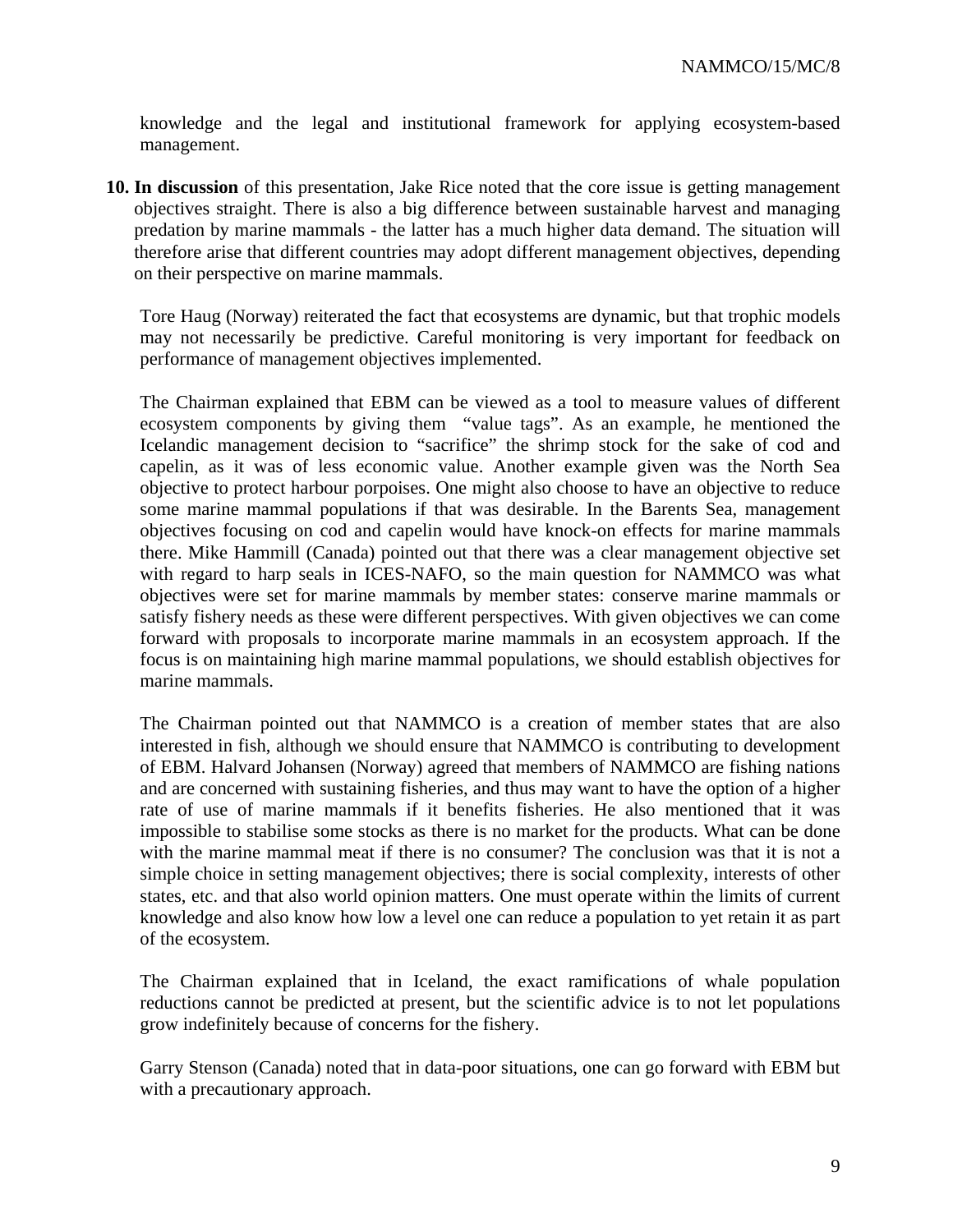**In concluding** the discussion, clearly EBM approach forces the setting of objectives. NAMMCO can make objectives, but these should be stock-based rather than generalised. Depending on the level of the objectives, a general outline of objectives that apply to all populations can be set. There can be individual considerations as to how they are applied and detailed target objectives can be stock specific.

In moving forward towards an ecosystem approach, it must be recognised that larger ecosystem models are under development and that NAMMCO can participate in this development. NAMMCO will also have to deal with non-hunted species as well as exploited ones. An important role for NAMMCO could be in ensuring connectivity between management organisations. Goals for NAMMCO could include:

- 1) A more holistic view of marine mammal management incorporating ecosystem concepts, climate change, socio-economics, etc.
- 2) Provide marine mammal input to models under development by other jurisdictions and organisations, and member states
- 3) Investigating and monitoring species that are not harvested, and those not "important" economically; however, NAMMCO currently review non-harvested species periodically
- 4) Coordination between areas to ensure that activities are consistent and nonconflicting.

A draft set of objectives and options to discuss and shoot down - "straw dogs", could be provided to the Management Committee to get the EBM process rolling, and the Chairman stressed the need for establishing clear management objectives in EBM.

An additional point is the question of limited resources and manpower in implementing an ecosystem approach, and what NAMMCO can do to facilitate improvement in funding.

**An ecosystem case study – Barents Sea.** A presentation on the Barents Sea ecosystem with emphasis on marine mammal fishery interactions was presented by Ulf Lindstrøm, Institute for Marine Research, Tromsø, Norway. This elaborated in more detail than earlier on the Barents Sea trophic system with the interplay of minke whales, harp seals, capelin, herring, cod, and other prey. Ulf Lindstrom summarised the development of multi-species models for this region and the current ongoing work. Much of the data between 1992 and 1999 was collected from both scientific and commercial whaling, with an emphasis on trophic interactions and dietary analysis. His main comment was that over a 15-year period to the present, minke whale predation had tracked prey abundance and been reflected in body condition. There had been large-scale changes in habitat use, which corresponded with prey abundance and availability. He also mentioned the importance of the capelin to fisheries, whales and harp seals, wherein lay potential dilemmas and conflicts in determining management objectives. The summary of his presentation is found in Annex 2.

**In discussion**, it was noted that this study will feed into large scale ecosystem modelling projects. Modelling will include capelin, herring, cod, minke whales and maybe harp seals, although better dietary data are required for the seals. Tore Haug noted that harp seals were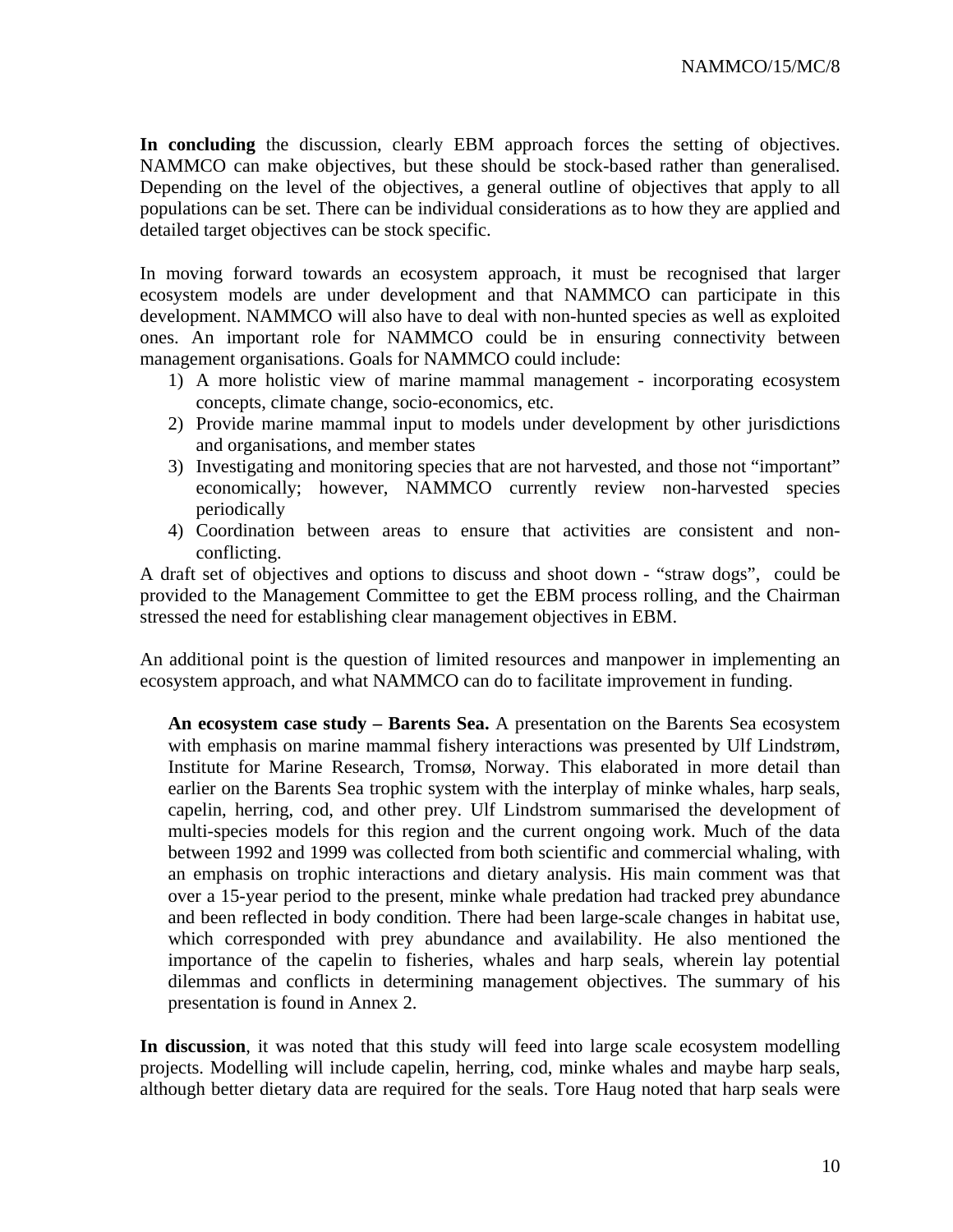prime predators in the Barents Sea ecosystem and within a few years better information on harp seal foraging will be available.

The question was raised whether there should be a case study addressing harp seals, and if this would be a way forward. Daniel Pike reminded the WG that this had been put forward before, but had been put in abeyance at the last meeting of the Council (March, 2005). Ulf commented that it was better to work holistically with several species simultaneously. The Chairman stated that models are of basic importance if different values are going to be weighed, and he reported that Iceland is now recently employing a person to implement marine mammals in GADGET. Tore Haug noted that the SC has provided recommendations to improve information for harp seals, and there is now increased activity in this study area. It was concluded that a pilot study would require a trophic model, as well as information on socio-economic implications of management measures.

The Chairman proposed that the WG should be developing a shopping list for EBM, highlighting the main needs, and establishing a separate *ad hoc* group including scientists and managers to proceed with this. This in its own way is a form of management model, but the outcome might indicate whether or not modelling is critical in the EBM process. Christina Lockyer commented that a lot of work had already been invested in models in the SC, so that building upon this was a sensible move.

**In concluding** this discussion, it was emphasised that models are still required as originally requested by the Council for the past 8 years, and that a framework or shopping list for all or a particular stock should be developed.

#### **12. Objectives and Experiences in Various Countries.**

#### *Norway*

Halvard Johansen described the aims and objectives of the recent government White Paper in Norway. The overall objective is to maintain viable stocks in all areas, with the controlled use of any surplus. As a general policy Norway does not allow exploitation of any species unless there is sufficient information on stock status and sustainable catch levels. He presented the main points for seals, whales and coastal seals.

1) Seals:

Norway would like to know the sizes of seal stocks and have recommendations for harvest levels, particularly exact sizes for harp and hooded seals in the Greenland Sea. Although there have been no specific objectives for seals to date, increased quotas for harp seals are planned for next year, but it might not be realistic to take considerably higher quotas in the immediate future even though there is growing demand for seal products in the market. For hooded seals which are more important commercially, a different strategy is necessary and quotas may have to be reduced in order to rebuild the stock which is not as large as anticipated. Final decisions await the ICES-NAFO report on harp and hooded seals.

#### 2) Whales*:*

Norway plans to increase the quota for minke whales, which has been set using the IWC Revised Management Procedure (RMP). Norway has been looking at modifications to the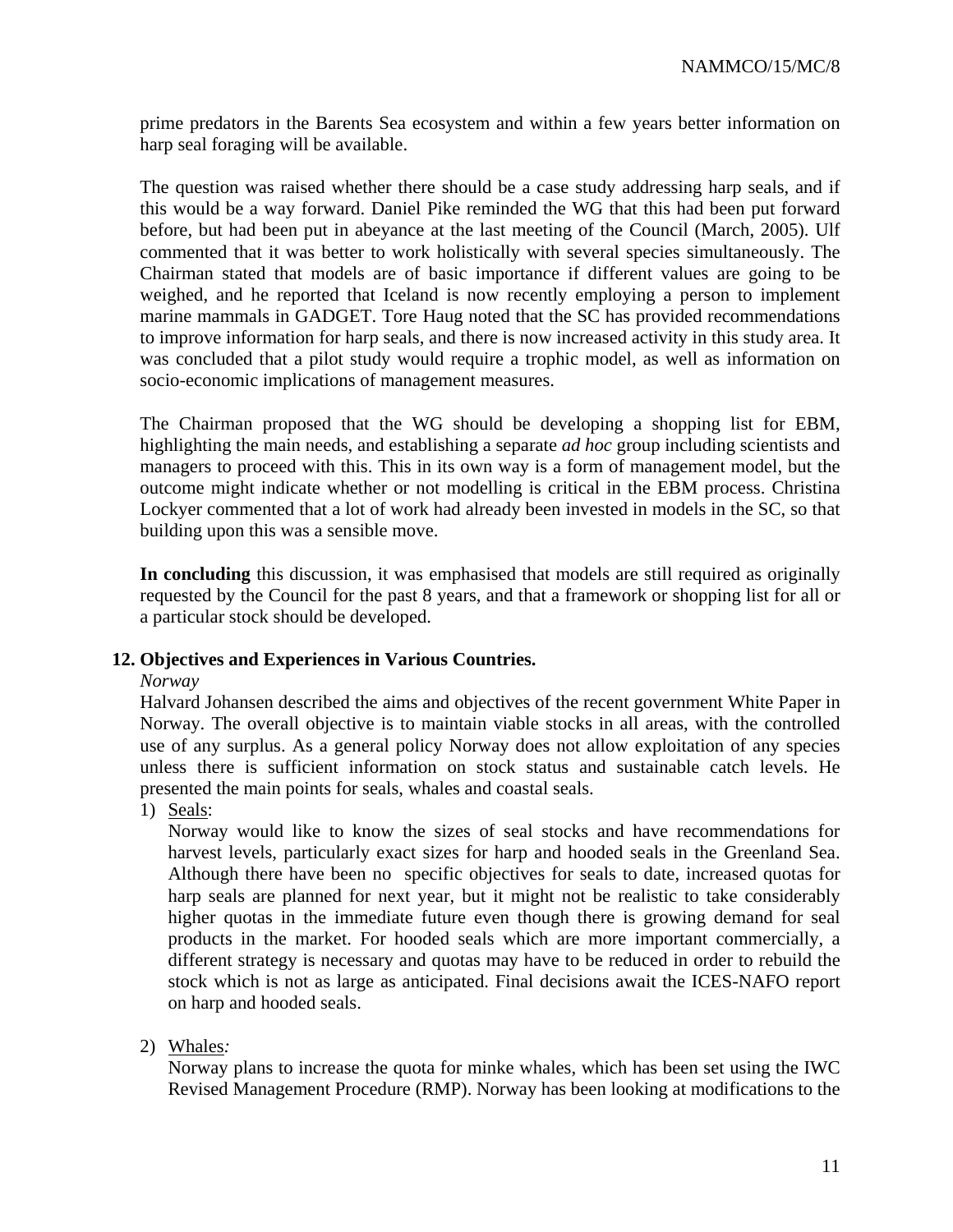RMP to make it specific for Northeast Atlantic minke whales. The version of RMP used is generic for all baleen whales. However this will be taken up by the IWC Scientific Committee in 2006. Norway wants to set quotas for 5 year periods and is currently in the third year of a 5-year quota period. The increases next year will be based on a retrospective calculation, but ultimately quotas will reflect market needs.

In addition to exploitation objectives, Norway will examine the role of fin and humpback whales, and white-beaked and white-sided dolphins in the ecosystem. The first priority will be feeding studies on dolphins.

#### 3) Coastal seals*:*

In consideration of common (harbour) seals and grey seals, Norway had a clear objective - stocks must be decreased. It is important to allow recovery of the cod stock. Quotas for seals set are an unsustainable 25% of the most recent population estimates. However, the catches have not filled these quotas, and the actual catches are thus probably sustainable. There are other fishery considerations such as competition and gear interactions, as well as seal/cod worm problems.

#### General information on EBM:

In Norway there is as yet no institutionalized framework for EBM, although in the Barents Sea there is some consideration in the capelin fishery.

#### *Greenland*

Fernando Ugarte reported that Greenland defers to the IWC through Denmark, for the determination of catch levels of large whales. Sustainability is thus determined by the IWC. For catches of all marine mammals, the objective is sustainability. Narwhal, beluga, walrus and polar bear, are of special concern because catch levels at the moment may be unsustainable. Currently, the immediate objective with respect to narwhal and beluga is to stop the present declines in these stocks, and therefore quotas have recently been introduced. These quotas are still higher than recommended for halting the population declines. The Scientific Committee have recommended a time limit for halting the population declines and in 2006, the quotas may be at Scientific Committee recommended levels. In the future, they also hope to introduce quotas on polar bears and walrus. Presently there is no regulation on harp and hooded seals. The lack of good population estimates for most species of marine mammals in Greenland makes it difficult to achieve adequate management plans. Greenland claims that implementation of regulations is difficult because of political and bureaucratic delays. There is a need for a better definition of what is meant by sustainability and for improved communication and consensus-building among stakeholders (i.e.: hunters, managers and scientists).

#### General information on EBM:

As of yet, there is no formal framework for EBM.

#### *Canada*

Mike Hammill and Garry Stenson summarised the position of Canada with regard to management of marine mammals.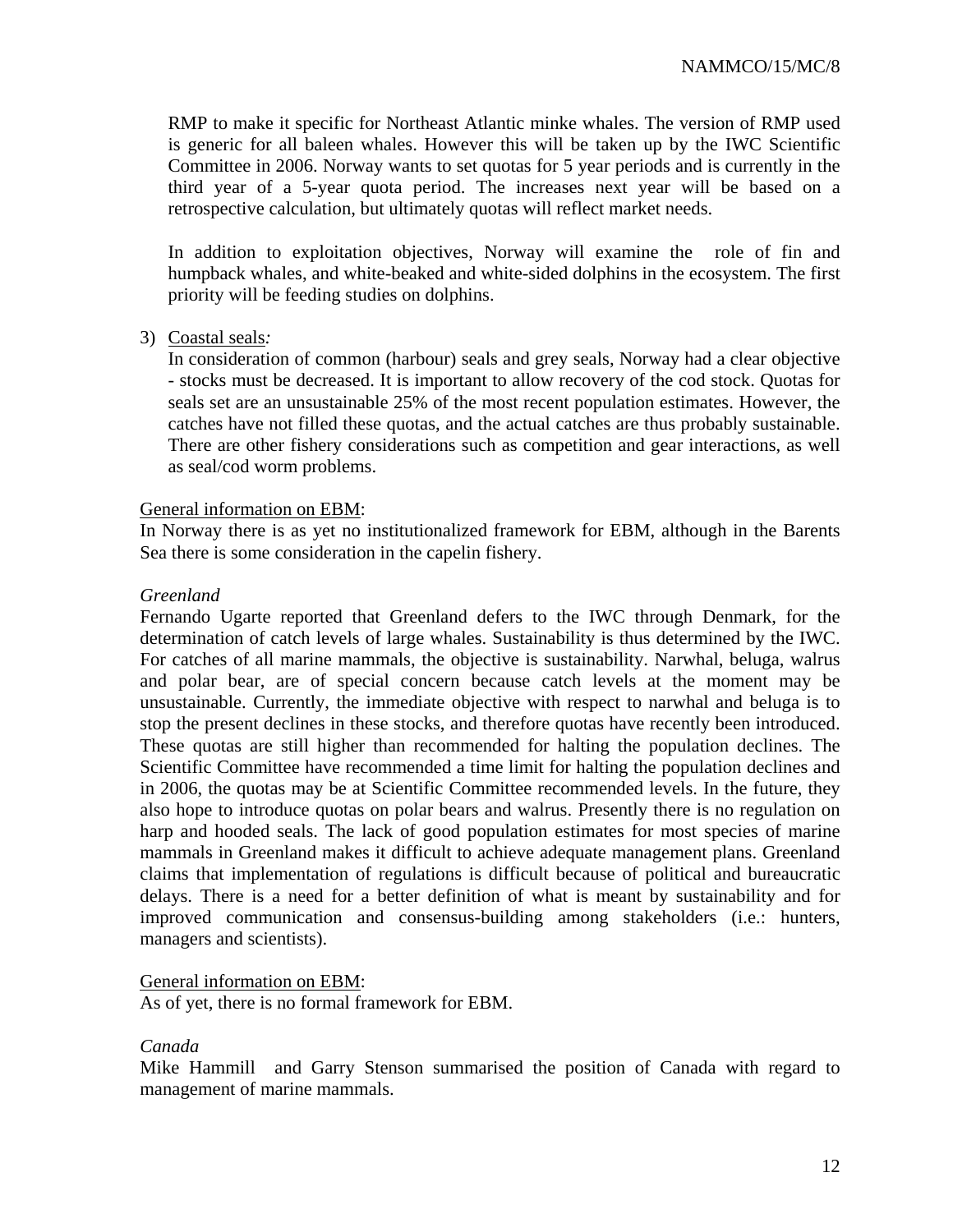# 1) Whales:

Here there are only native hunts for beluga, narwhal and bowhead whale. The narwhal and beluga stocks, that are shared by Canada and Greenland are regulated according to the advice of the JCNB. Here it is important to note that there are several different stocks of beluga – some of which are listed under Canada's Species At Risk Act. Other stocks are managed by under a co-management agreement with the land-claims signatories or directly by the dept of Fisheries and Oceans, each with different management objectives.

2) Seals:

There are three species that are currently exploited commercially (harp seals and hooded seals) or have the potential for commercial exploitation (grey seals) . An objective-based fishery management (OBFM) approach with reference levels exists. Under this management approach, species are characterized as data rich or data poor depending on the number of abundance estimates available, the time since the last estimate and availability of information on reproductive or mortality rates. Harp seals are considered data-rich, while hooded and grey seals are considered data-poor . For data-poor species if their numbers are thought to exceed a level of 30% of their estimated maximum abundance then harvest levels are set using the Potential Biological Removals (PBR) approach. In the case of hooded seals an additional restriction forbids the taking of *"blue-backs"(i.e. young)*. There is no market for adult hooded seals and thus very limited catch presently for this species. Harp seals are data-rich and abundant. The objective here is to maximize economic return, but maintain the population above reference level 1, which is 70% of the largest estimated population size. A 3-year management plan ended this year and a new management plan is being developed. This plan may be extended to 5 years. For a population to be considered data-rich, there have to be three population estimates, the most recent within 5 years, and recent biological parameters (reproductive and./or survival). There has been little interest in grey seals until now, primarily because of lack of markets. Since they are considered data-poor under the OBFM scheme, harvest levels are set using PBR, which is a very "risk adverse" approach.

#### General information:

EBM is being implemented, primarily in fisheries, but without any formal process. Presently, all seal management objectives are single species based without reference to fish dynamics. *Ad hoc* measures can be taken, e.g. no fishing for krill, and low capelin quotas to reserve food for fish.

#### *Faroes*

Bjarne Mikkelsen reported that no management objectives are established for pilot whales or white-sided dolphins, although catch levels are thought to be sustainable. Historically, all catches for these species are within the immediate coastal vicinity (ca 5 miles) of the Faroes and limitation on catching is determined and applied locally by the authority depending on the catch performance for that year and whether or not the need for meat is saturated. It was noted that the abundance estimates for pilot whales are difficult to determine because the distribution area is very large and not fully covered in sightings surveys. However, catches have been stable for 300 years.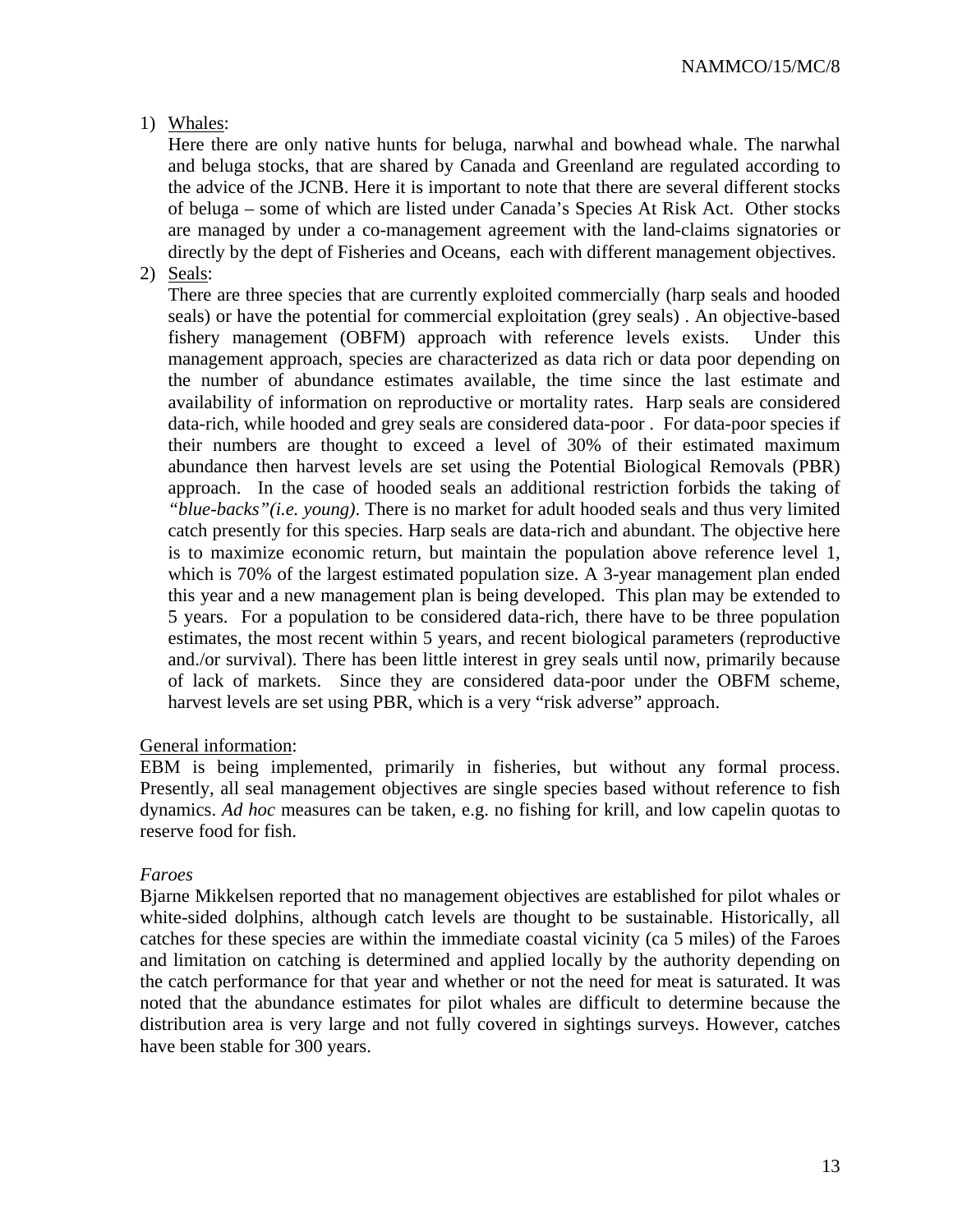The Faroes have also requested advice on sustainable harvest levels for fin whales from NAMMCO, but no takes are planned at present.

Grey seals and harbour porpoises, two resident populations, are also taken locally at very low levels. An initiatial future management objective for marine mammals could be to regulate the small defensive take of grey seals around fish farms.

#### General information:

There is no formal process at present for EBM. However, the Faroes are now looking at cod, haddock and saithe modelling in relation to ecological production on the Faroe Plateau.

#### *Iceland*

Ásta Einarsdóttirr reported the management situation in Iceland.

1) Seals:

Iceland has a general objective of sustainable use. There is a specific objective for grey seals: to maintain the stock at current level and take protective measures if there is evidence of further decline in population.

2) Whales:

Iceland maintains an objective of sustainable use with respect to whales. Recommendations for allowable catch of fin, sei and minke whales are issued every year by the Marine Research Institute, although no fin and sei whales have been taken since 1989. The sustainable catch guidelines are conservative and based on assessments by the Scientific Committee of NAMMCO. Quotas will not be issued until commercial whaling recommences. There are no recommendations for blue and humpback whales.

Currently, a scientific programme for minke whales is underway. The main objective of the programme is to elucidate the ecological role of minke whales in the marine ecosystem off Iceland. So far, 100 minke whales have been caught and it is planned to take a further 100 in accordance with the original programme.. This level of catch is sustainable based on NAMMCO advice for a population estimate of 44,000 minke whales in the Icelandic area.

#### General information:

With respect to EBM, there is no formal system. Presently there is a management system for cod, capelin and shrimp, and modelling systems of BORMICON and GADGET including marine mammals are being developed, but are only in the initial stages.

**In concluding** the objectives and progress on EBM, Halvard Johansen reported that there was no Norwegian ecosystem-based framework although there were models being worked on with the precautions on the capelin harvest to reflect cod and whale consumption in the Barents Sea. Tore Haug noted that biological reference points were being developed for harp and hooded seals.

Fernando Ugarte commented that although Greenland currently had no policy on EBM, they were keen to learn how to implement it. He mentioned the recent establishment of a department of marine ecology in the Greenland Institute for Natural Resources, which would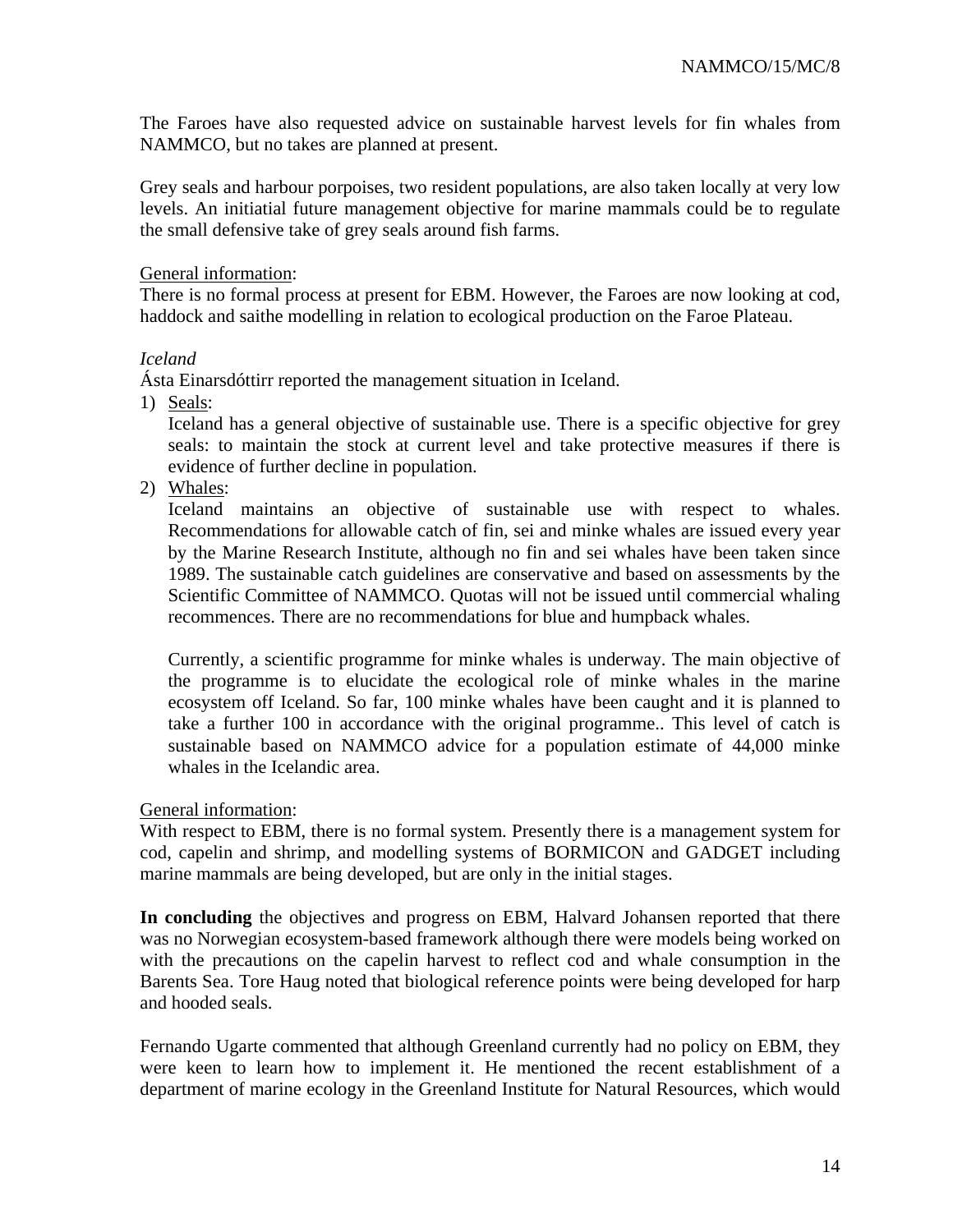be focusing on ecological studies in the Nuuk area. This would not include marine mammals initially but might do so in the future.

In Canada, Mike Hammill stated that although there was no EBM process at present, commercial fishing of krill was not allowed and Garry Stenson indicated that capelin quotas have been set low to allow food for cod for many years.

In the Faroes, Bjarni Mikkelsen stated that with respect to the GADGET modelling, they were waiting for the outcome of the Barents Sea case study before implementing the model in Faroese waters.

In Iceland, the Chairman reported that a multi-species model had been studied for several years on the capelin – cod – shrimp (earlier whale) interactions.Thus there has been some development towards ecosystem-based management.

## **13. Recommendations.**

The *Ad Hoc* WG decided on **two main recommendations** as a way of advancing EBM within the NAMMCO system. The recommendations are listed below as two over-arching objectives:

## *Objective 1*:

Promote the development of an ecosystem-based approach to the management of marine mammals currently under consideration by NAMMCO

- This would require a 'holistic' approach to the management of marine mammals that includes biological, environmental and socio-economic considerations. In order to advance this approach it is recommended to produce a framework or "shopping list" of what will have to be included in such an approach. The items could include, for example, issues such as climate change, pollution, competition for food, user knowledge (Traditional Ecological Knowledge), cultural needs, impact of fisheries on marine mammals, etc.
- It will be essential that specific management objectives relevant to EBM be developed and biological reference points be identified for marine mammal stocks of interest to NAMMCO (e.g. ICES/NAFO WG on Harp and Hooded Seals<sup>[4](#page-14-0)</sup>. Currently, NAMMCO sets objectives on a single species basis without reference points.
- Recommend a specialist *ad hoc* group meet to develop a framework approach with an input from a variety of sources, as appropriate, possibly exploring some relevant case studies.

#### *Objective 2*:

 $\overline{a}$ 

Encourage member states to develop EBM approaches for their respective areas.

• These EBM approaches would include more than multi-species trophic models although such models could be included as a sub-component. It is noted that currently there are at

<span id="page-14-0"></span><sup>&</sup>lt;sup>4</sup> Report of the ICES/NAFO Working Group on harp and hooded seals (WGHARP). ICES WGHARP Report 2005. ICES Adsvisory Committee on Fishery Management ICES C.M.2006/ACFM:06, Ref. D, G.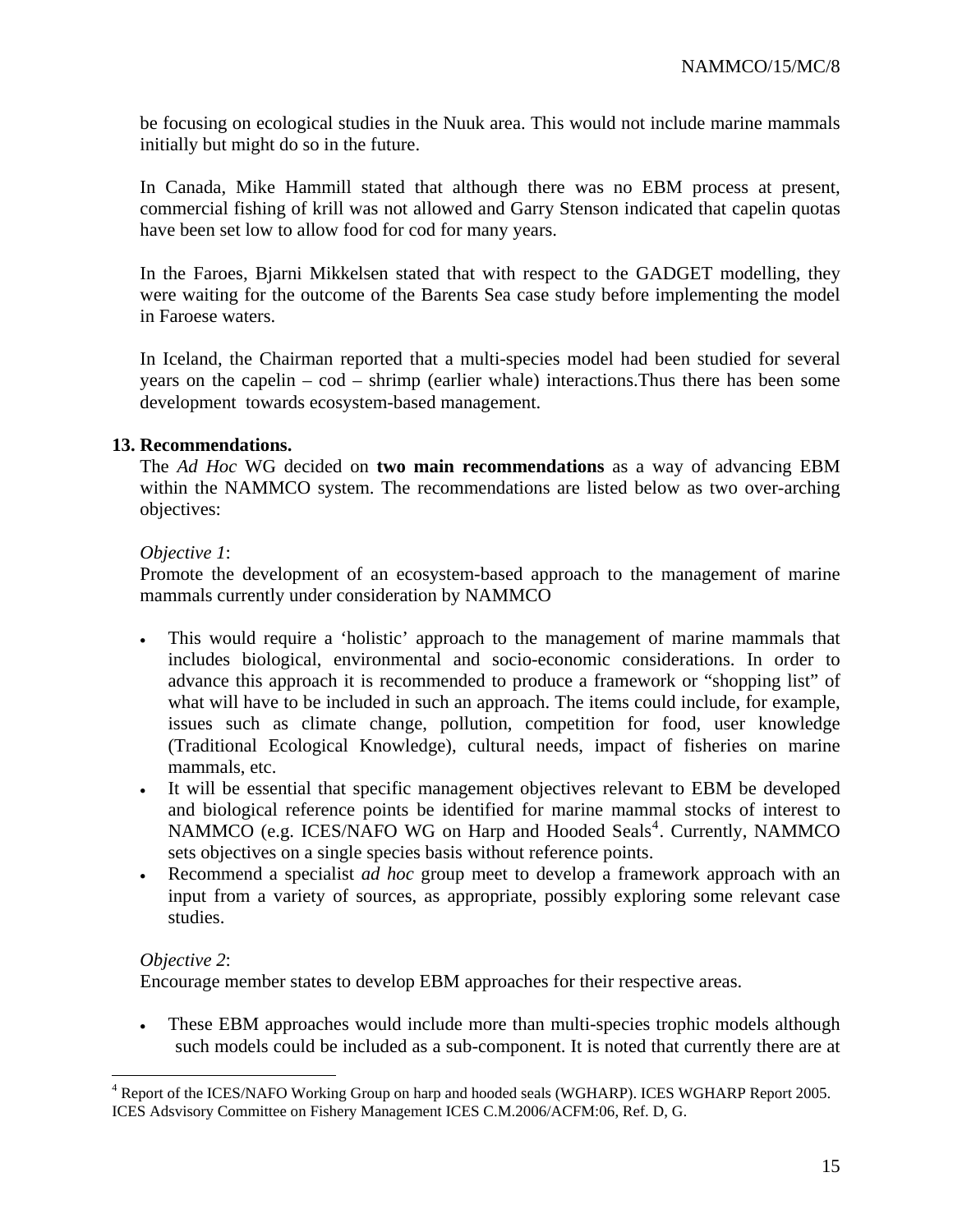least two multi-species trophic models under investigation in NAMMCO countries – Scenario C Barents Sea model for harp seal, minke whale, cod, herring and capelin, in Norway, and a GADGET based model for grey seals in Iceland (see NAMMCO Annual Report 2004, SC report, section 8, pp.227-229).

- These EBM approaches could build upon those developed in various parts of the world and identified during the ICES annual scientific conference special session in Aberdeen, 2005.
- Marine Mammals will be an important component of approaches in the NAMMCO area and therefore NAMMCO can play a significant role by:
	- 1) ensuring that the appropriate data on marine mammals are available as input;
	- 2) continuing to improve our understanding of all marine mammals that occur in these areas (i.e. not just the ones currently hunted, but those that may be important components of the ecosystem such as tourism, by-catch and fish consumers);
	- 3) promoting an awareness of ecosystem-based management with managers and the general public;
	- 4) coordinating inputs among regional approaches to ensure consistency in the way in which marine mammal data are incorporated.

These two objectives are not mutually exclusive and can be carried out in an incremental approach as recommended by FAO. Significant progress on Objective 1 can be made in the immediate future. Progress on Objective 2 may be slower and dependent upon priorities that are not under the control of NAMMCO. However, NAMMCO can address the issues under its mandate in order to have the important data available when required.

**In addition to the above**, it is suggested that when NAMMCO Council, through the MC, requests advice on harvest levels or a general stock assessment from the SC, they should also request that the SC comment on the ecosystem level effects of the options they advise. This could include comments on the effects on predators, on prey, by-catch, noise, disturbance, pollutants and other relevant issues. This advice could be given in a qualitative and/or a quantitative way, depending on the information and expertise available to the Committee.

#### **Additional suggestions**

In addition to the above recommendations there were some suggestions for consideration.

#### *Funding*

An important matter raised during the meeting was that of ensuring adequate funding is available for continued progress in EBM. It has already been noted that progress on ecosystem models within member states has not proceeded as fast as desirable because of inadequate resources (NAMMCO annual Report 2004, SC report, section on Workplan, p.231). NAMMCO may wish to actively explore ways to seek funding both internally and externally for advancing specific projects.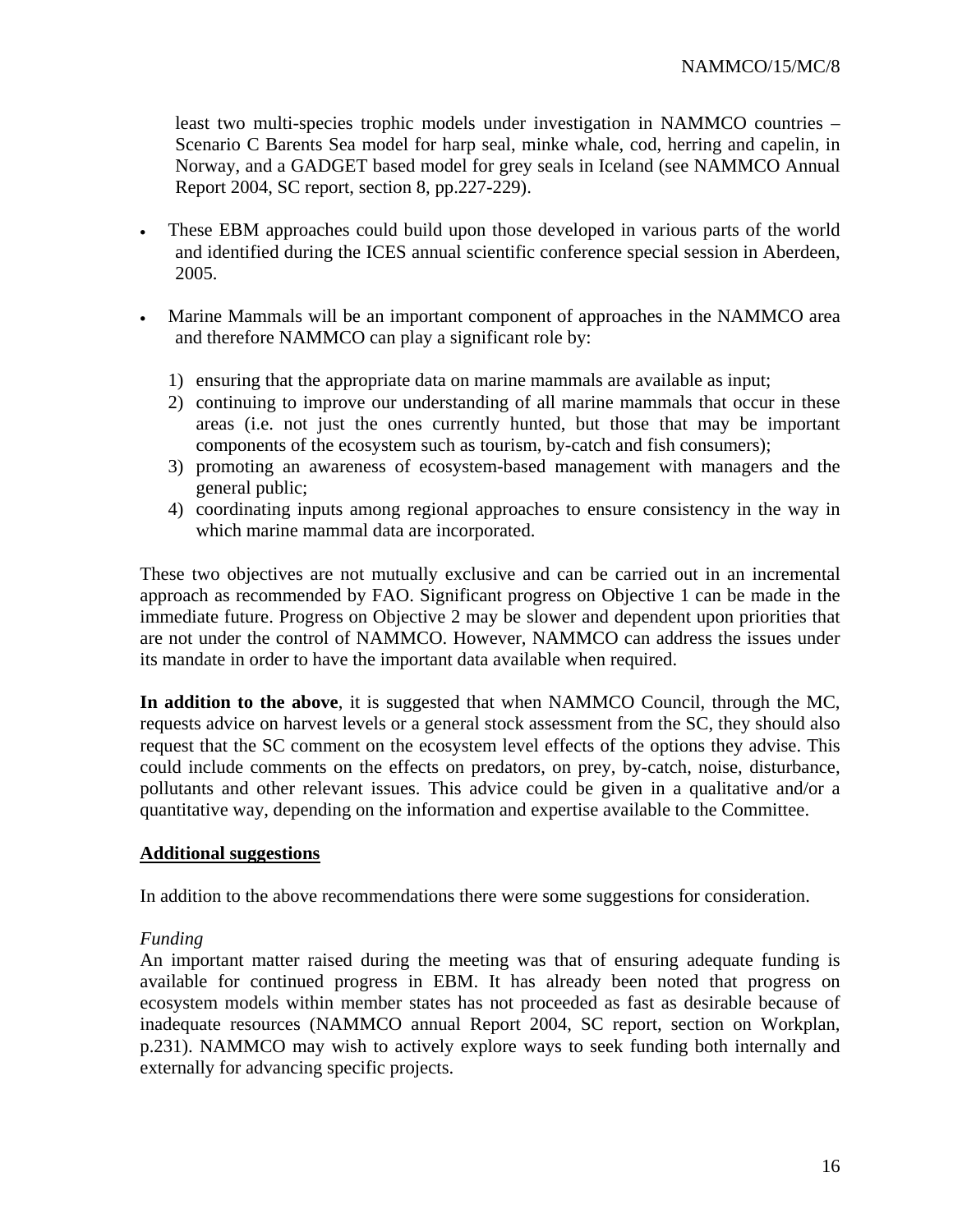#### *Socio-economic concerns*

In proceeding with ecosystem-based management, socio-economic concerns should be identified specifically by area, and incorporated into the objective setting and management strategy decision process.

## **14. Closure**

The Chairman thanked all participants for their helpful input, and the rapporteurs. The report would be drafted and circulated within a short time period after the meeting. Christina Lockyer in turn thanked the Chairman for his competent guidance and leadership in the meeting and for keeping to the schedule.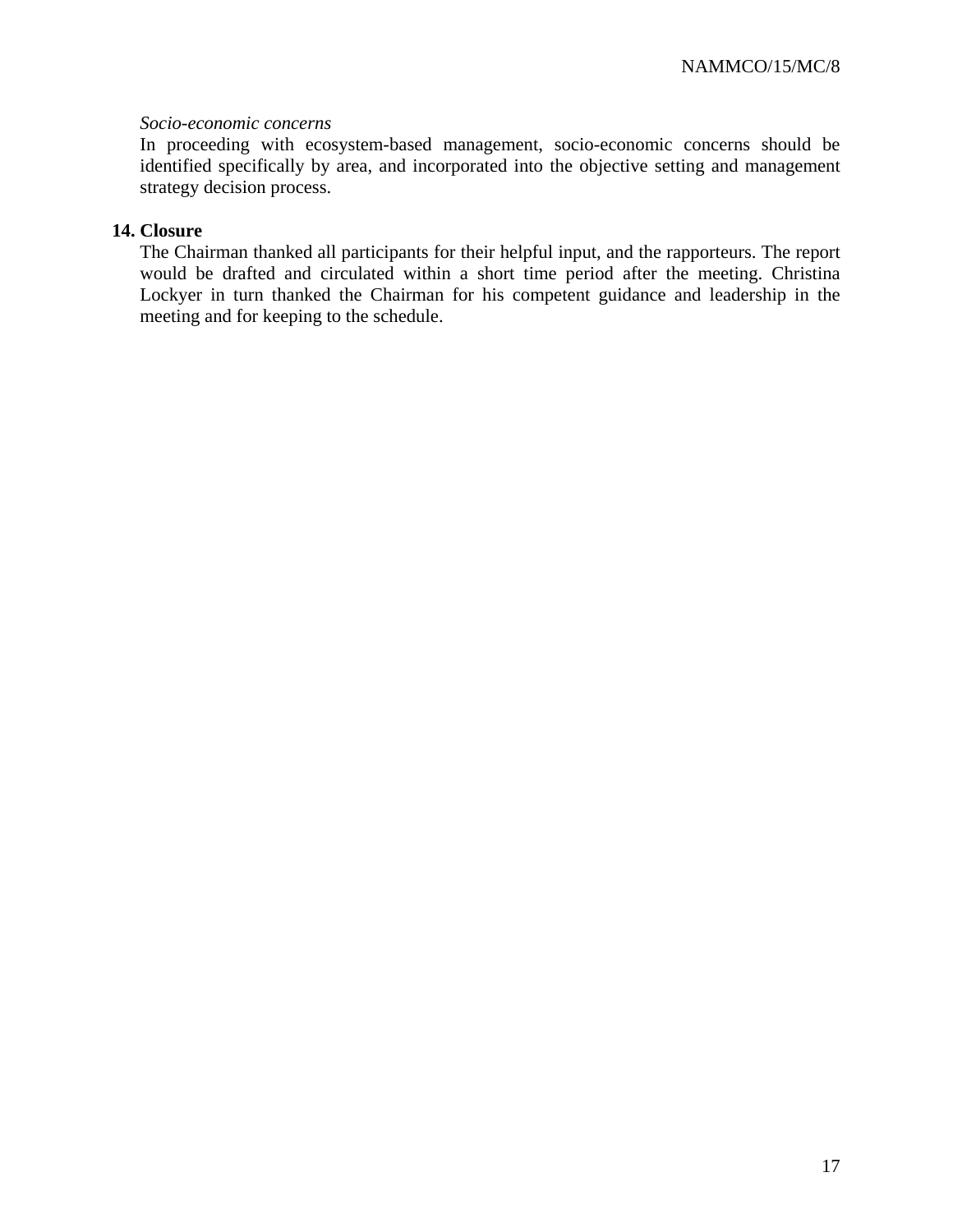## **APPENDIX 1 – AGENDA**

- **1.** Programme Arrangements and Welcome
- **2.** Adoption of Agenda and programme schedule (for ICES Sessions)
- **3.** Appointment of Chairman and Rapporteurs
- **4.** Goals of the meeting
- **5.** ICES Opening day: Review of the Opening Session, General Assembly and Talk by Keith Sainsbury "The Ecosystem Approach to Fisheries".
- **6.** Review of the ICES Special Session "Ecosystem Approach to Fisheries Management Worked Examples"; programme and presentation list on the ICES website: <http://www.ices.dk/iceswork/asc/2005/Programmespreadsheet.pdf>
- **7.** NAMMCO Working Group discussion on the ICES sessions relevance to NAMMCO
- **8.** A history of EBM development Jóhann Sigurjónsson, MRI, Reykjavik
- **9.** Implementation of EBM "Essentials for implementation of ecosystem-based management, and reference to work of FAO" – Christina Lockyer, NAMMCO, Tromsø
- **10.** Discussion on Implementation of EBM
- **11.** An ecosystem case study Barents Sea. A presentation on Barents Sea ecosystem with emphasis on marine mammal fishery interactions – Ulf Lindstrøm, IMR, Tromsø
- **12.** Objectives and experiences in Various Countries with reference to management strategies and EBM
- **13.** Recommendations specific recommendations and suggestions to NAMMCO for the way forward on enhancing ecosystem-based management
- **14.** Closure of the meeting.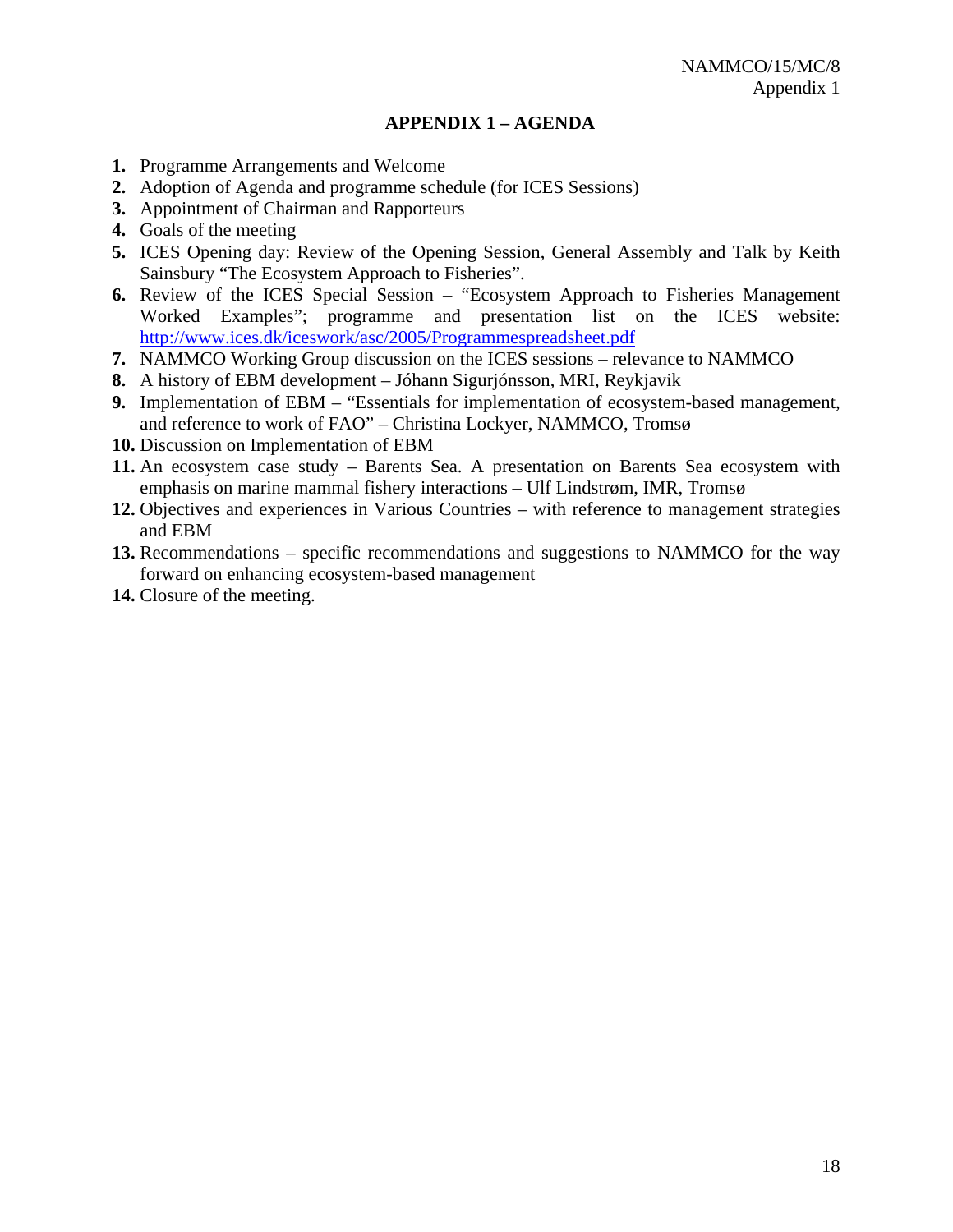#### **APPENDIX 2 – LIST OF DOCUMENTS**

- NAMMCO/MC/ECOWG/2 Doc.1 Enhancing Ecosystem Based Management: NAMMCO *Ad Hoc*Working Group Meeting, Aberdeen, 20-21 September 2005 – Schedule and Agenda.
- NAMMCO/MC/ECOWG/2 Doc.2 Enhancing Ecosystem Based Management: NAMMCO *Ad Hoc*Working Group Meeting, Aberdeen, 20-21 September 2005 – List of Documents.
- NAMMCO/MC/ECOWG/2 Doc.3 Enhancing Ecosystem Based Management: NAMMCO *Ad Hoc*Working Group Meeting, Aberdeen, 20-21 September 2005 – *Ad Hoc*Working Group meeting Participants.
- NAMMCO/MC/ECOWG/2 Doc.4 Report revised 15 March 2003 NAMMCO/13/MC/9rev: NAMMCO *Ad Hoc* Working Group on Enhancing Ecosystem-based Management, Copenhagen, 3-4 December 2003.
- NAMMCO/MC/ECOWG/2 Doc.5 Excerpt from NAMMCO Annual Report 2004: Report of the Management Committee, pp.142-143. Mandate for the Ad Hoc Working Group on Enhancing Ecosystem Based Management.
- NAMMCO/MC/ECOWG/2 Doc.6 Essentials in applying ecosystem based management to living marine resources – presentation summary (as handout).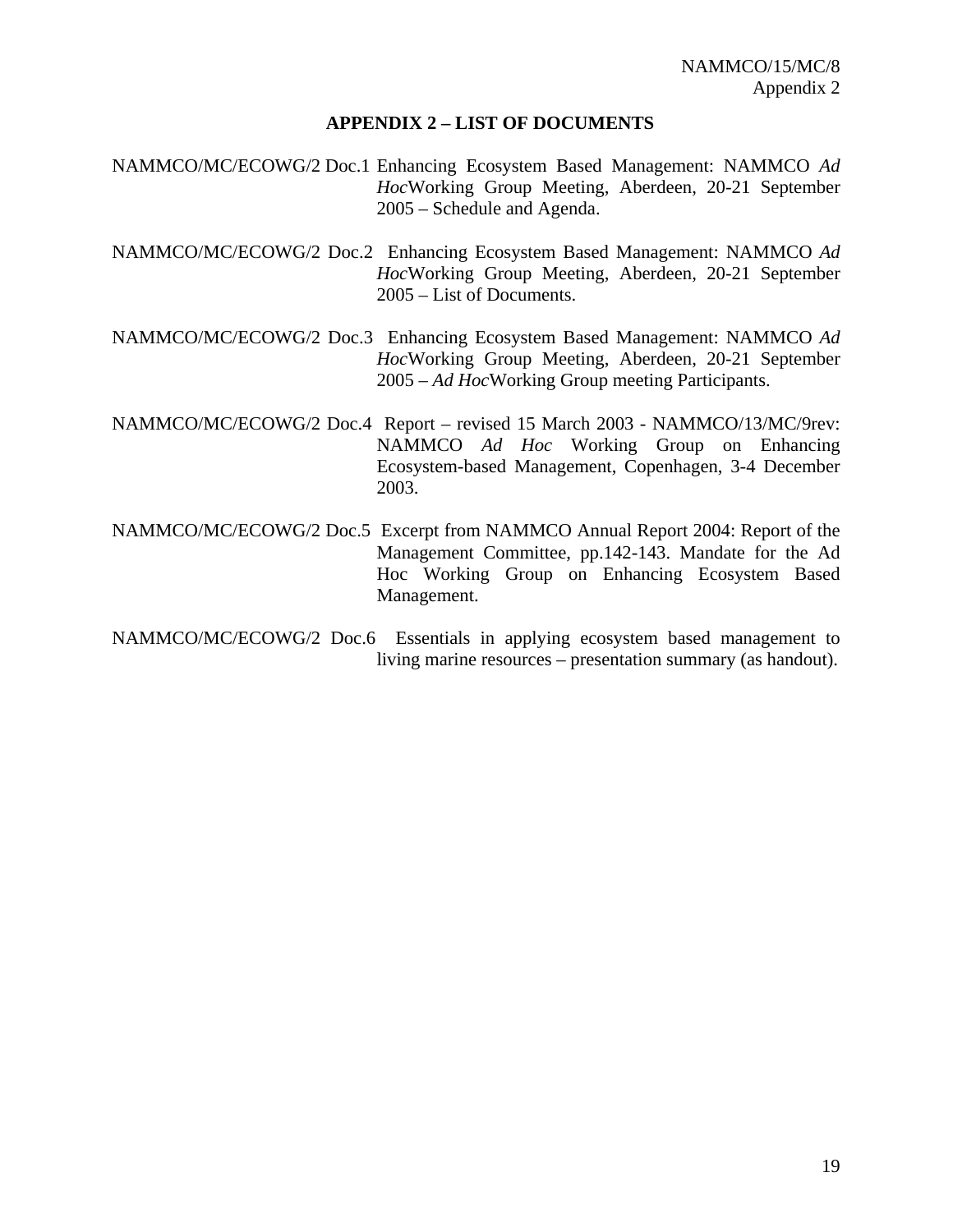# **APPENDIX 3 – PARTICIPANTS**

| Chairman                           | Jóhann Sigurjónsson, MRI, Reykjavik, Iceland                                                                                                                                                          |  |  |  |  |
|------------------------------------|-------------------------------------------------------------------------------------------------------------------------------------------------------------------------------------------------------|--|--|--|--|
| Secretariat                        | Christina Lockyer, General Secretary, NAMMCO, Tromsø, Norway<br>Daniel Pike, Scientific Secretary, NAMMCO, Tromsø, Norway<br>Charlotte Winsnes, Administrative Coordinator, NAMMCO, Tromsø,<br>Norway |  |  |  |  |
| Council representatives            |                                                                                                                                                                                                       |  |  |  |  |
|                                    | Halvard Johansen, Ministry of Fisheries, Oslo, Norway                                                                                                                                                 |  |  |  |  |
|                                    | Fernando Ugarte, Greenland Home Rule, Nuuk, Greenland                                                                                                                                                 |  |  |  |  |
|                                    | Bjarni Mikkelsen, Museum of Natural History, Tórshavn, Faroes<br>Asta Einarsdóttir, Ministry of Fisheries, Iceland                                                                                    |  |  |  |  |
| Inter-governmental representatives |                                                                                                                                                                                                       |  |  |  |  |
|                                    | Adi Kellerman, ICES, Copenhagen, Denmark                                                                                                                                                              |  |  |  |  |
| <b>Invited Participants</b>        | Mike Hammill, DFO, Mont-Joli, Canada                                                                                                                                                                  |  |  |  |  |
|                                    | Garry Stenson, DFO, Canada                                                                                                                                                                            |  |  |  |  |
|                                    | Jake Rice, Canadian Stock Assessment, Secretariat, Ottawa, Canada                                                                                                                                     |  |  |  |  |
|                                    | Tore Haug, IMR, Tromsø, Norway                                                                                                                                                                        |  |  |  |  |
|                                    | Ulf Lindstrøm, IMR, Tromsø, Norway                                                                                                                                                                    |  |  |  |  |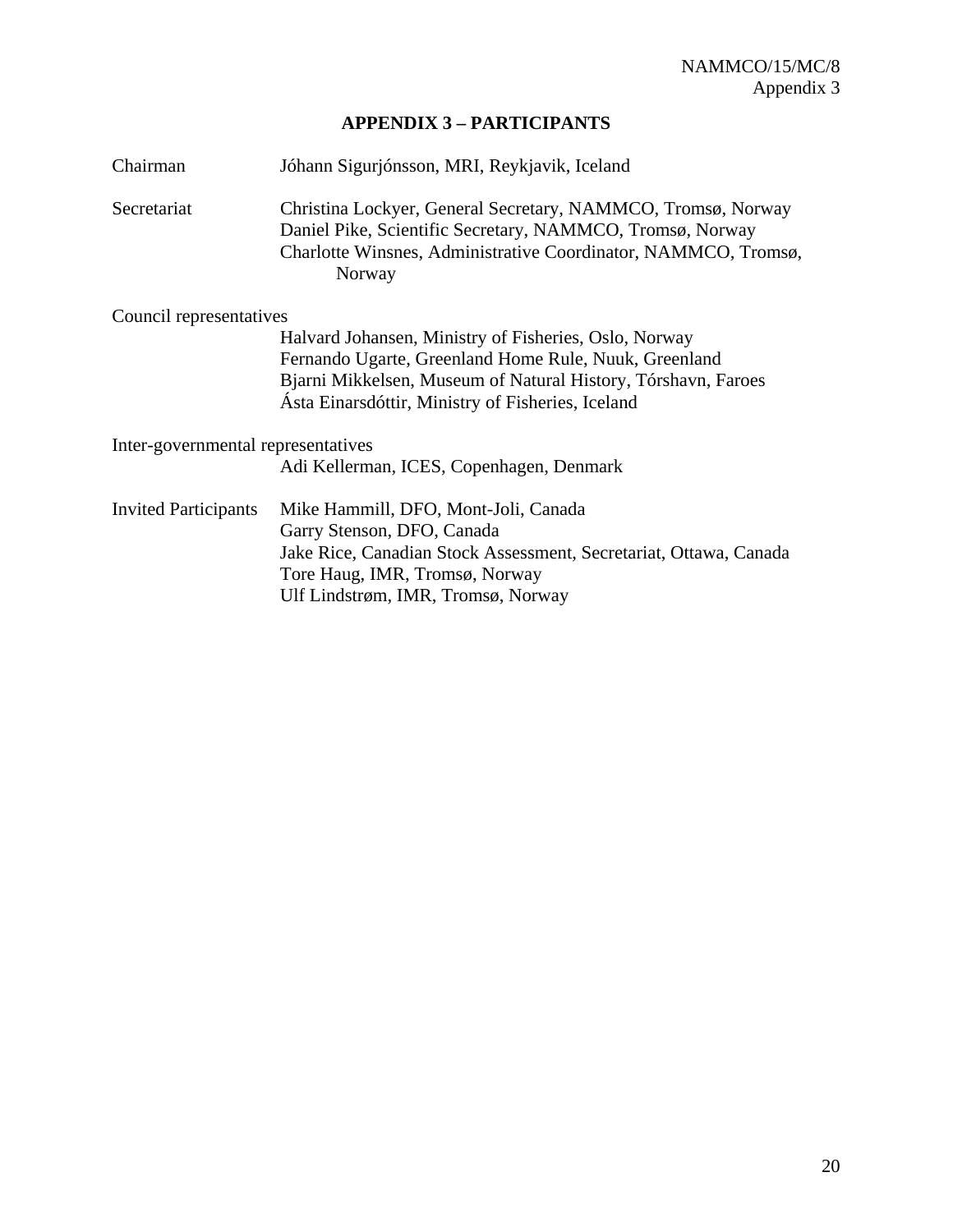## **ANNEX 1**

 $\overline{a}$ 

#### **Implementation of EBM – a presentation by Christina Lockyer**

The presentation illustrated the possible different perspectives of managers depending on whether fisheries or marine mammals are a priority. Two examples were presented:

- 1) Fisheries interaction in the Canadian N.W.Atlantic between harp seals and commercial fisheries for cod, where the cod fishery is unsustainable. The fishery subsequently collapsed although the seal population remains healthy, perhaps because of other prey options..
- 2) Fisheries interaction between Stellar's Sealion in the N.E.Pacific and the local groundfish fishery, where the fishery depleted the groundfish stocks in the area and lead to diminished prey for the Sealion population with resulting mortality and lowered recruitment. The fishery can move elsewhere to other groundfish stocks but the sealions' survival becomes threatened.

These cases illustrated the importance of management priorities and objectives and that there is always a cost in terms of biodiversity with exploitation.

The presentation continued with examples from Bax  $(1991)^5$  $(1991)^5$  that showed the relative impacts of different predators in a variety of ecosystems through estimated yearly loss of fish (tonnes pr.  $km<sup>2</sup>$ ) from predation / exploitation in six different ecosystems.

| <b>Ecosystem</b>                       | <b>Birds</b> | <b>Mammals</b> | Fish | <b>Fisheries</b> |
|----------------------------------------|--------------|----------------|------|------------------|
| <b>Benguela</b><br><b>Current</b>      | 0.3          | 2.6            | 56.5 | 1.6              |
| <b>Georges</b><br><b>Bank</b>          | 2.0          | 5.4            | 42.5 | 6.1              |
| <b>Bals fjord</b>                      | 0.0          | 0.0            | 14.1 | 1.5              |
| <b>Eastern</b><br><b>Bering Strait</b> | 0.2          | 1.5            | 11.0 | 1.4              |
| <b>North Sea</b>                       | 0.6          | 0.1            | 7.0  | 4.4              |
| <b>Barents Sea</b>                     | 0.0          | 3.0            | 5.1  | 1.8              |

<span id="page-20-0"></span><sup>5</sup> Bax, N.J. 1991. A comparison of fish biomass flow to fish, fisheries, and mammals in six marine ecosystems. *ICES Mar. Sci. Symp.* 193:217-224.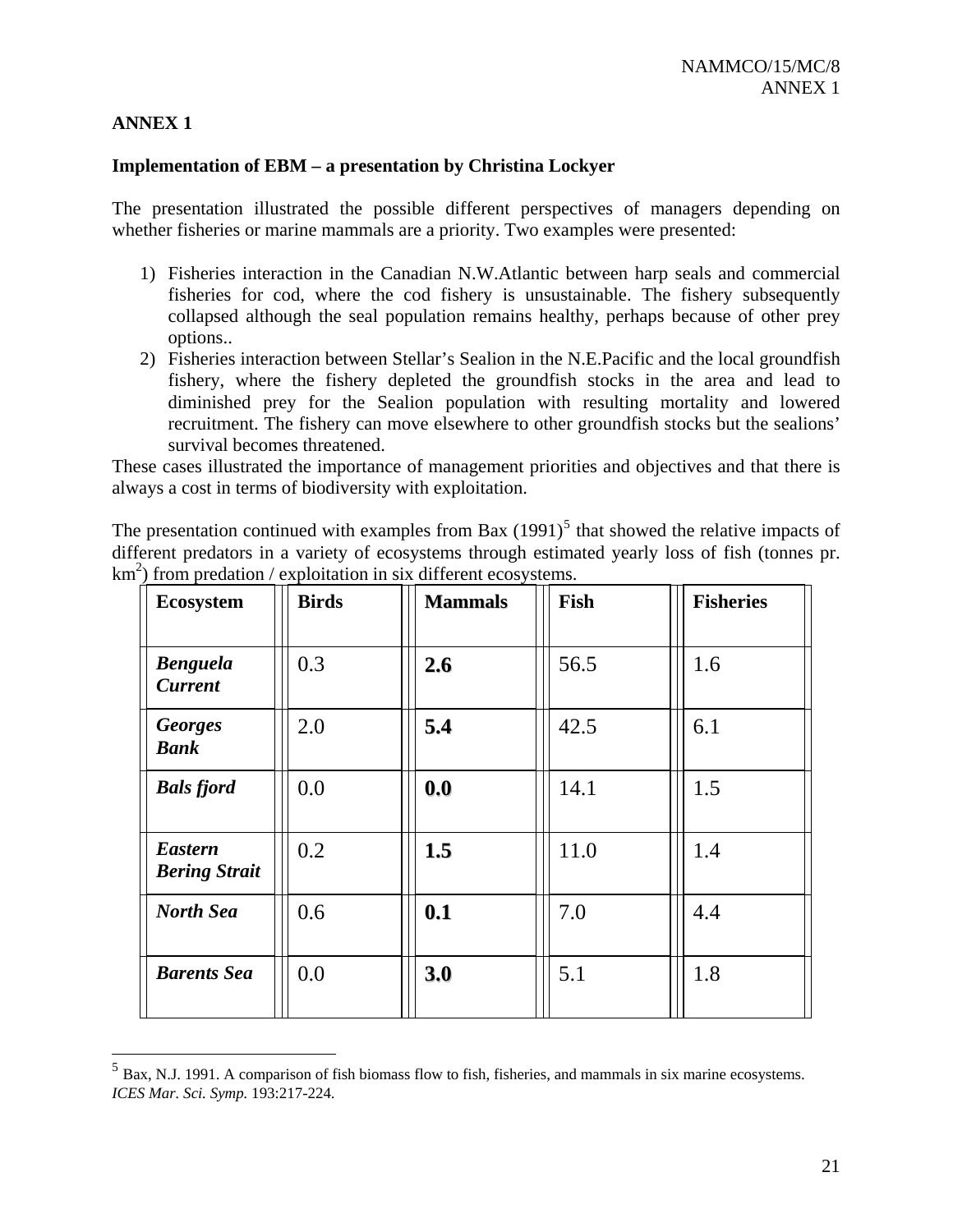The two examples most relevant to NAMMCO were the North Sea and the Barents Sea, where in the latter, marine mammals comprise a significant consumer of fish, taking more than the fishery but less than predatory fish. In the North Sea, predatory fish and fisheries are more important than other predators. Such information on standing stocks and biomass with knowledge on predator-prey links is essential for an ecosystem approach to management.

Further examples were given: Barents Sea minke whale, harp seal, cod, krill, capelin and herring interaction, where it is clear that the ecosystem is dynamic with constant shifts in prey availability and preference by predators and that capelin plays a major role in determining ecosystem balance.

A list of types of institutions that might be consulted or collaborated with in implementing EBM was presented, along with the topics that might be embraced. These included:

- 1) Research institutions
	- Climatology seasonal and longer term weather cycles
	- Oceanography ocean temperature patterns and primary production
	- Environment pollution issues etc.
	- Marine Biology all levels and ecosystem
	- Fisheries all aspects including by-catches and discards, advice on catch levels
	- Dynamic modelling predictive, impact assessment
- 2) Commercial Fisheries
	- Marine mammals whales in the open sea
	- Fish trawls, set-nets, etc.
	- Invertebrates (shrimp, etc.) dredge, trawls, etc.
	- Algae harvesting
- 3) Farming
- $\bullet$  Fish especially those releasing fish to the marine environment
- Algae
- 4) Hunters bo th private individuals and commercial cooperatives
	- Marine mammals whales, seals, walrus, polar bear, otters, etc.
	- Seabirds including egg-gathering
- 5) Socio-econo mic bodies
	- Economic trade-offs and subsidies the human aspect
- 6) Governmental organisations
	- Control and regulation at national and local level policy making
- 7) Inter-Governmental organisations
	- Control and regulation at international and regional level; even global level
	- Legislative possibilities
- 8) Non-governmental organisations
	- Watch-dog activities
	- Independent advice.

Presently NAMMCO has limited contact with several of these types of organisations, and stronger contact with others, and future contacts may depend largely on what level NAMMCO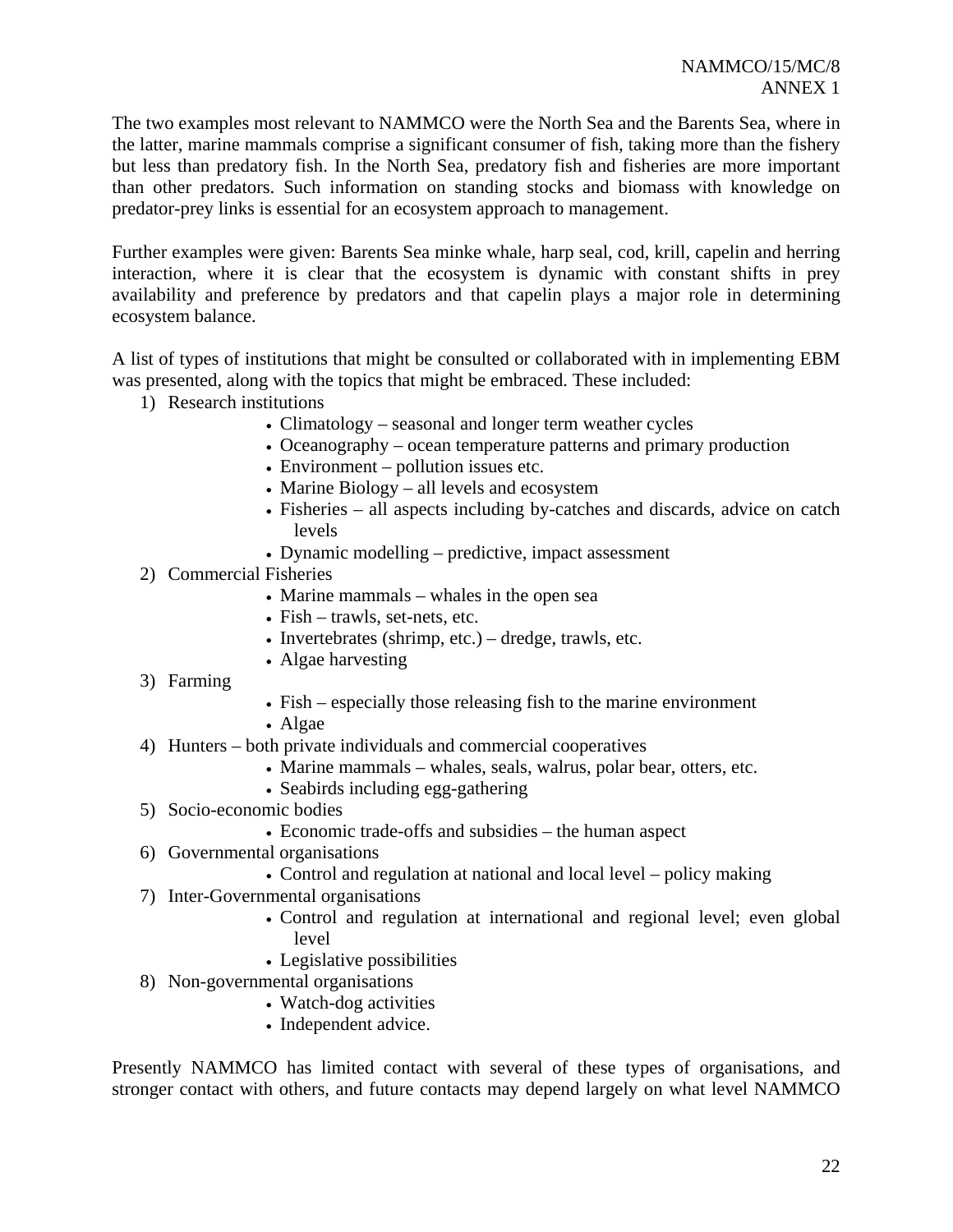wishes or is able to become involved in EBM. However, a broadening of perspective will be necessary when appropriate.

A specific but not exhaustive list of international organisations that might be most directly relevant for NAMMCO in collaborative management included ICES, ASCOBANS, ACCOBAMS, IWC, JCNB, NAFO, NEAFC, NASCO, OSPAR, AC, FAO, UNEP, UNESCO and IUCN, with most of whom NAMMCO already has observer relations. It may be mostly a matter of enhancing communication and exchange with these organisations. Currently, NAMMCO is preparing a Memorandum of Understanding with ICES, which will be a good vehicle for increased cooperation on EBM. With some organisations, there may be conflicting objectives e.g. between sustainable use and total protection such as in NAMMCO and ASCOBANS / ACCOBAMS. However, there may be more common ground than apparent when taking a broader ecosystem view of pressing issues threatening marine mammal species, that will enable cooperative action.

The key principles for an Ecosystem Approach to management based on the Convention on Bio-Diversity (CBD) decision V/6 are

- 1) The objectives of management of natural resources are a matter of societal choice
- 2) Management should be de-centralized to the lowest appropriate level
- 3) The effects of other activities on other ecosystems must be considered
- 4) There is a need to manage the ecosystem in an economic context
- 5) Ecosystem structure and functioning must be conserved, in order to maintain ecosystem services
- 6) Ecosystems must be managed within the limits of their functioning
- 7) Appropriate spatial and temporal scales must be set in place
- 8) Objectives should be set for the long term
- 9) There must be recognition that change is inevitable
- 10) The appropriate balance between conservation and use of biological diversity must be sought
- 11) All forms of relevant information must be considered
- 12) All relevant sectors of society and scientific disciplines must be involved.

In conclusion, in order to implement an ecosystem approach in management, one should start on the basis of existing knowledge and information and one should be incremental in approach. A chain of command with feedback is illustrated below and is based on information from Kevern L. Cochrane of Fishery Resources Division, FAO, Rome.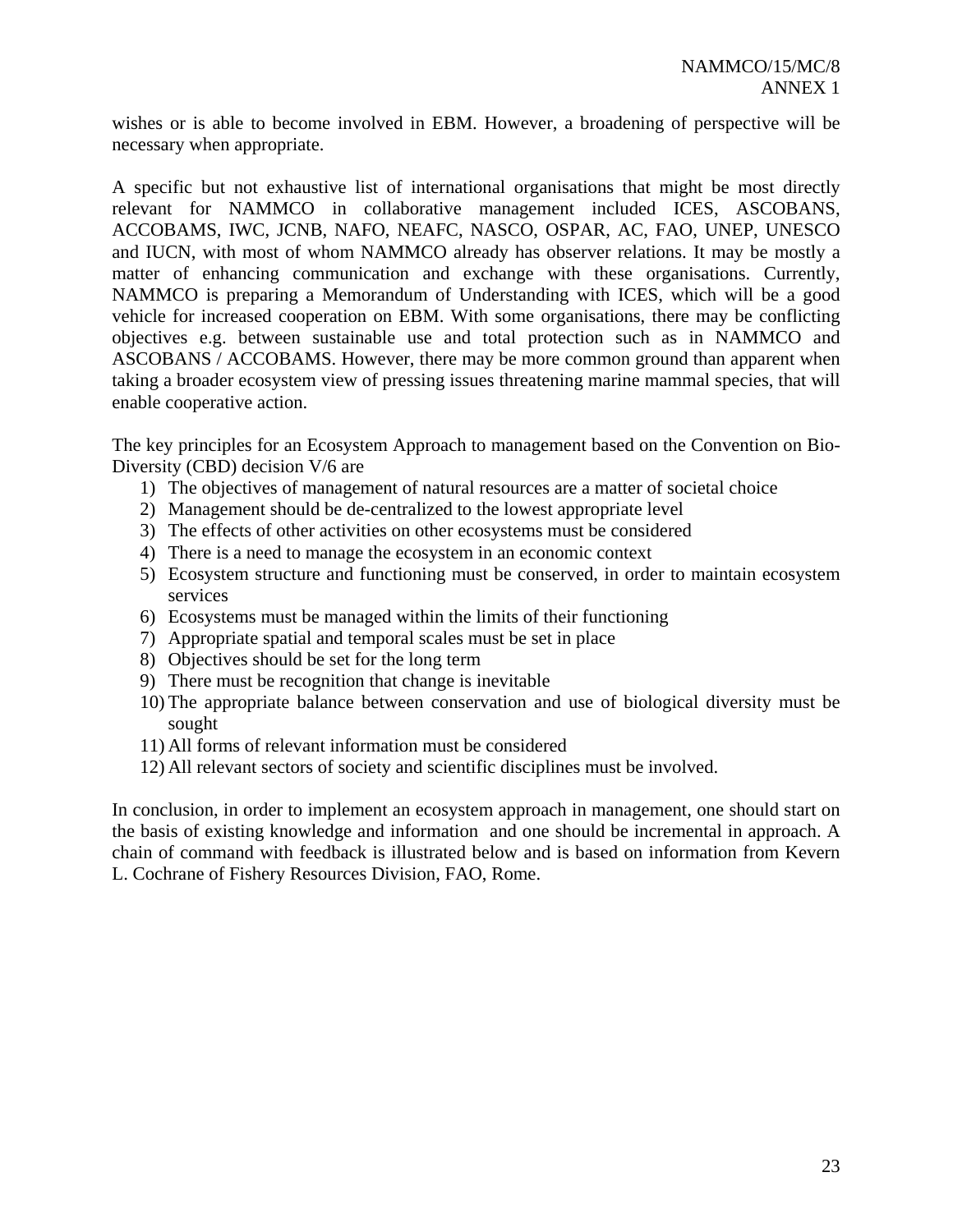

Finally, there were a number of potential obstacles noted that could impede the implementation of EBM. These were

- Mismatch between expectations and resources
- Reconciling a much expanded set of conflicting objectives
- Insufficient or inadequate participation by stakeholders
- Insufficient knowledge
- Equity issues.